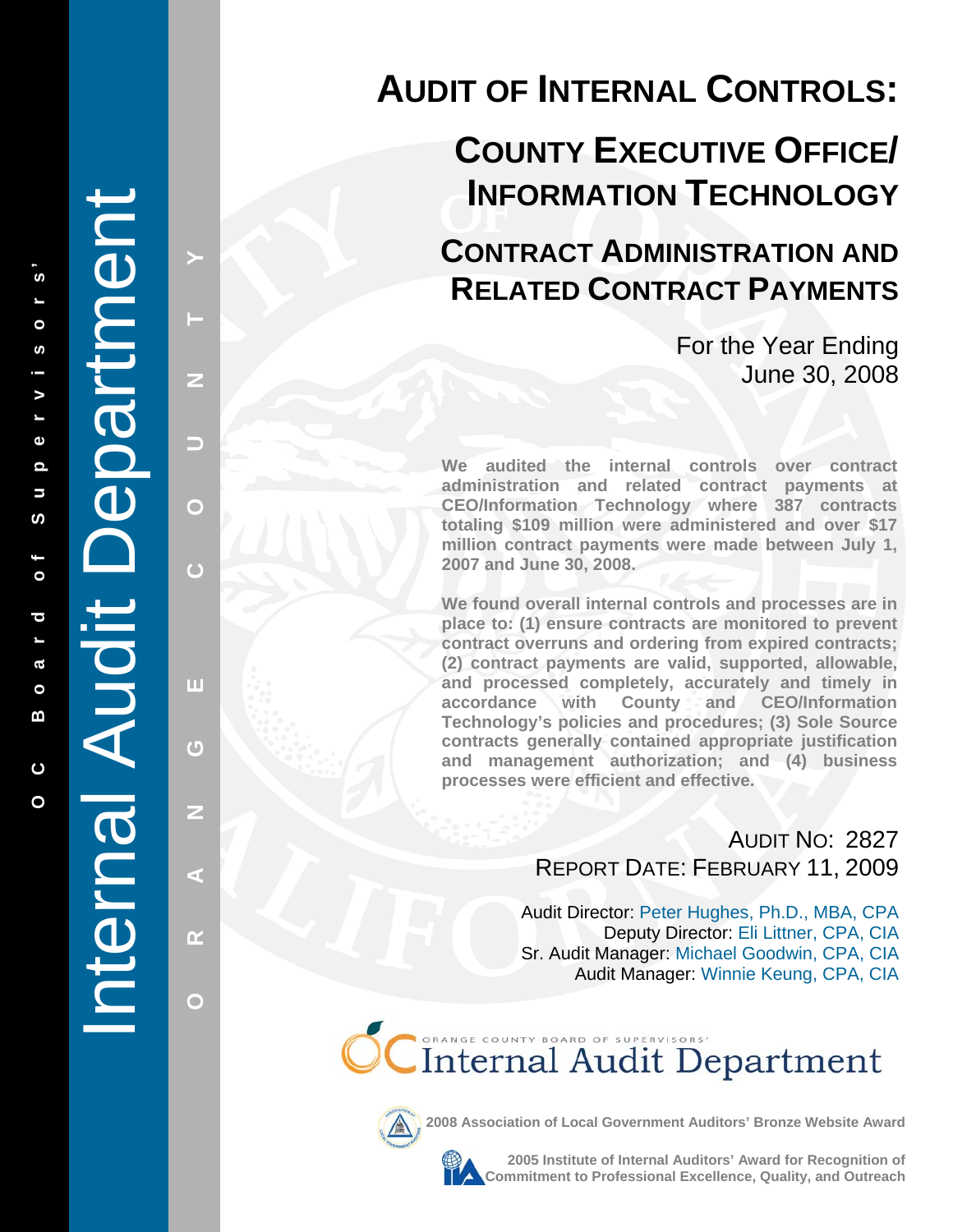

#### *Providing Facts and Perspectives Countywide RISK BASED AUDITING*

| <b>Dr. Peter Hughes</b><br>Office of The Director<br>E-mail: | Ph.D., MBA, CPA, CCEP, CITP, CIA, CFE<br>Certified Compliance & Ethics Professional (CCEP)<br>Certified Information Technology Professional (CITP)<br>Certified Internal Auditor (CIA)<br>Certified Fraud Examiner (CFE)<br>peter.hughes@iad.ocgov.com |
|--------------------------------------------------------------|--------------------------------------------------------------------------------------------------------------------------------------------------------------------------------------------------------------------------------------------------------|
| Eli Littner<br>Deputy Director                               | CPA, CIA, CFE, CFS, CISA<br>Certified Fraud Specialist (CFS)<br>Certified Information Systems Auditor (CISA)                                                                                                                                           |
| <b>Michael Goodwin</b><br>Senior Audit Manager               | CPA, CIA                                                                                                                                                                                                                                               |
| <b>Alan Marcum</b><br>Senior Audit Manager                   | MBA, CPA, CIA, CFE                                                                                                                                                                                                                                     |
| <b>Autumn McKinney</b><br>Senior Audit Manager               | CPA, CIA, CISA, CGFM<br>Certified Government Financial Manager (CGFM)                                                                                                                                                                                  |

#### **Hall of Finance & Records**

12 Civic Center Plaza, Room 232 Santa Ana, CA 92701

Phone: (714) 834-5475 Fax: (714) 834-2880

To access and view audit reports or obtain additional information about the OC Internal Audit Department, visit our website: www.ocgov.com/audit



 **OC Fraud Hotline (714) 834-3608**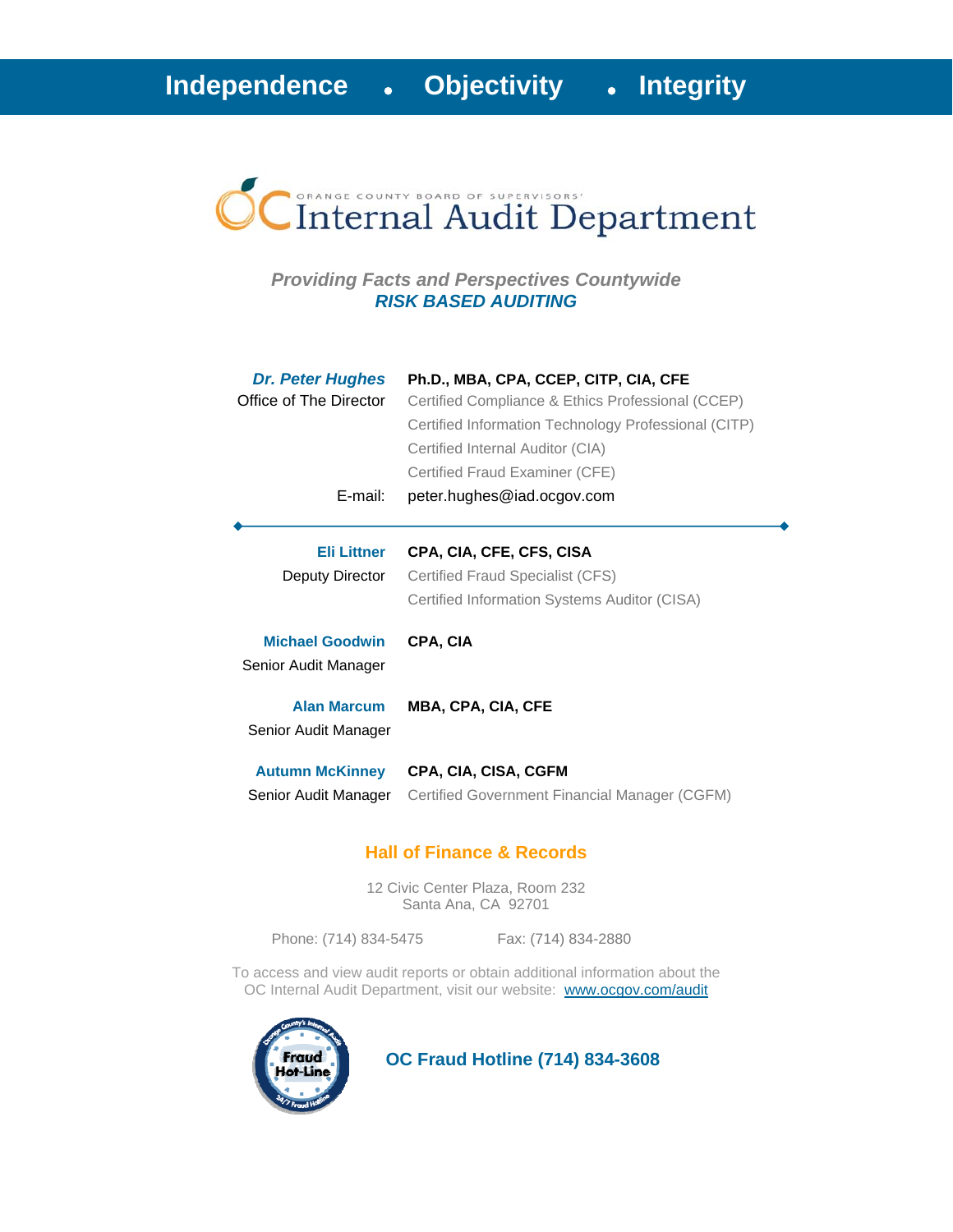## **Letter from Director Peter Hughes**





#### **Transmittal Letter**

**Audit No. 2827 February 11, 2009** 

- **TO:** Satish Ajmani Deputy CEO/Chief Information Officer
- **FROM:** Dr. Peter Hughes, CPA, Director Internal Audit Department
- **SUBJECT:** Audit of Internal Controls: County Executive Office/Information Technology Contract Administration and Related Contract Payments

We have completed an Audit of Internal Controls of the County Executive Office/Information Technology (CEO/IT) contract administration and related contract payments for the year ending June 30, 2008, in which CEO/IT administered 387 contracts totaling **\$109 million** and made over **\$17 million** in contract payments. Our final report is attached for your review.

Please note we have a structured and rigorous **Follow-Up Audit** process in response to recommendations and suggestions made by the Audit Oversight Committee (AOC) and the Board of Supervisors (BOS). As a matter of policy, our **first Follow-Up Audit** will begin at six months from the official release of the report. A copy of all our Follow-Up Audit reports is provided to the BOS as well as to all those individuals indicated on our standard routing distribution list.

The AOC and BOS expect that audit recommendations will typically be implemented within six months and often sooner for significant and higher risk issues. Our **second Follow-Up Audit** will begin at six months from the release of the first Follow-Up Audit report, by which time **all** audit recommendations are expected to be addressed and implemented.

At the request of the AOC, we are to bring to their attention any audit recommendations we find still not implemented or mitigated after the second Follow-Up Audit. The AOC requests that such open issues appear on the agenda at their next scheduled meeting for discussion.

We have attached a **Follow-Up Audit Report Form**. Your department should complete this template as our audit recommendations are implemented. When we perform our first Follow-Up Audit approximately six months from the date of this report, we will need to obtain the completed document to facilitate our review.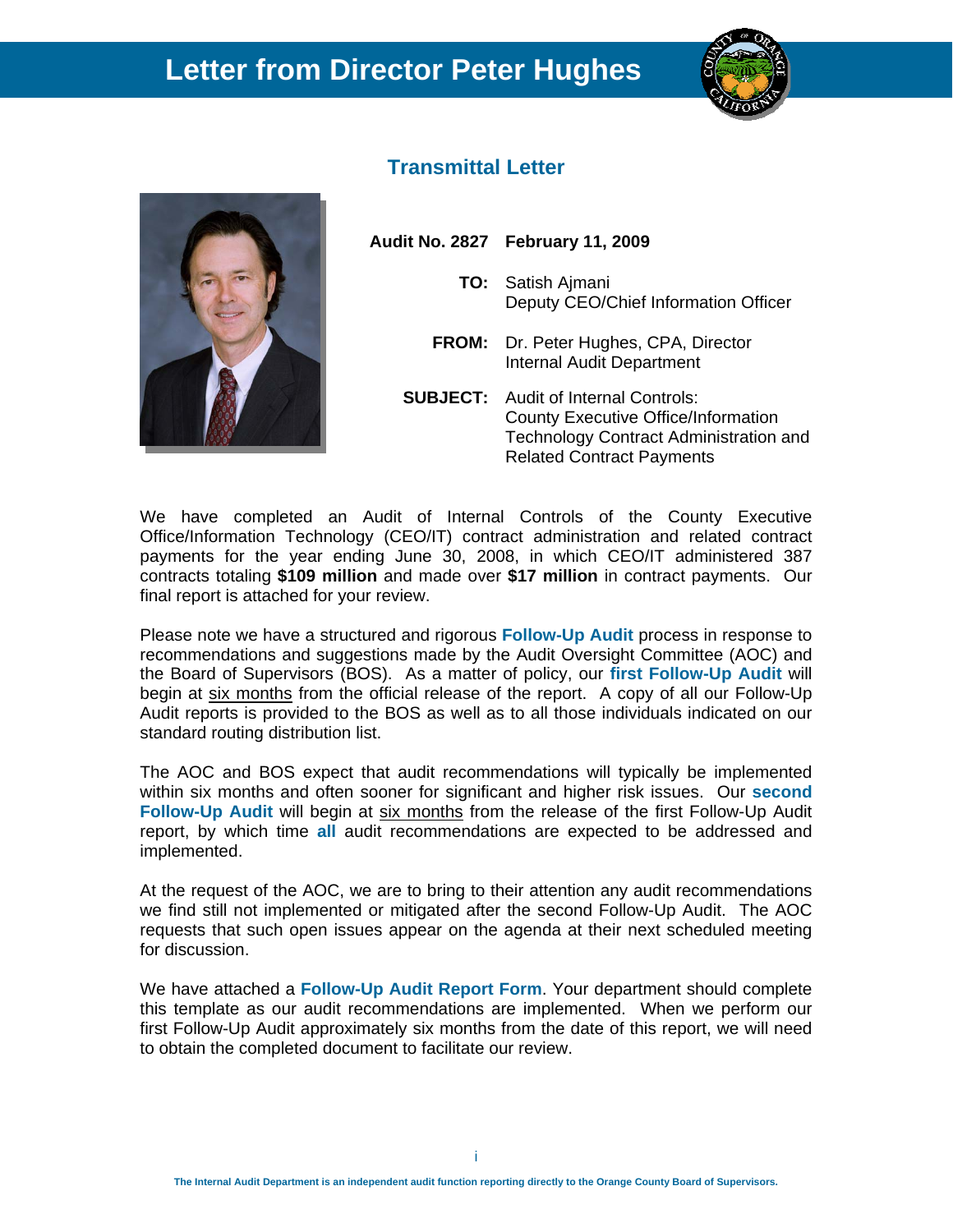### **Letter from Director Peter Hughes**



Each month I submit an **Audit Status Report** to the BOS where I detail any material and significant audit findings released in reports during the prior month and the implementation status of audit recommendations as disclosed by our Follow-Up Audits. Accordingly, the results of this audit will be included in a future status report to the BOS.

As always, the Internal Audit Department is available to partner with your staff so that they can successfully implement or mitigate difficult audit recommendations. Please feel free to call me should you wish to discuss any aspect of our audit report or recommendations.

Additionally, we will request your department complete a **Customer Survey** of Audit Services. You will receive the survey shortly after the distribution of our final report.

#### **ATTACHMENTS**

Other recipients of this report are listed on the **OC Internal Auditor's Executive Report** on page 6.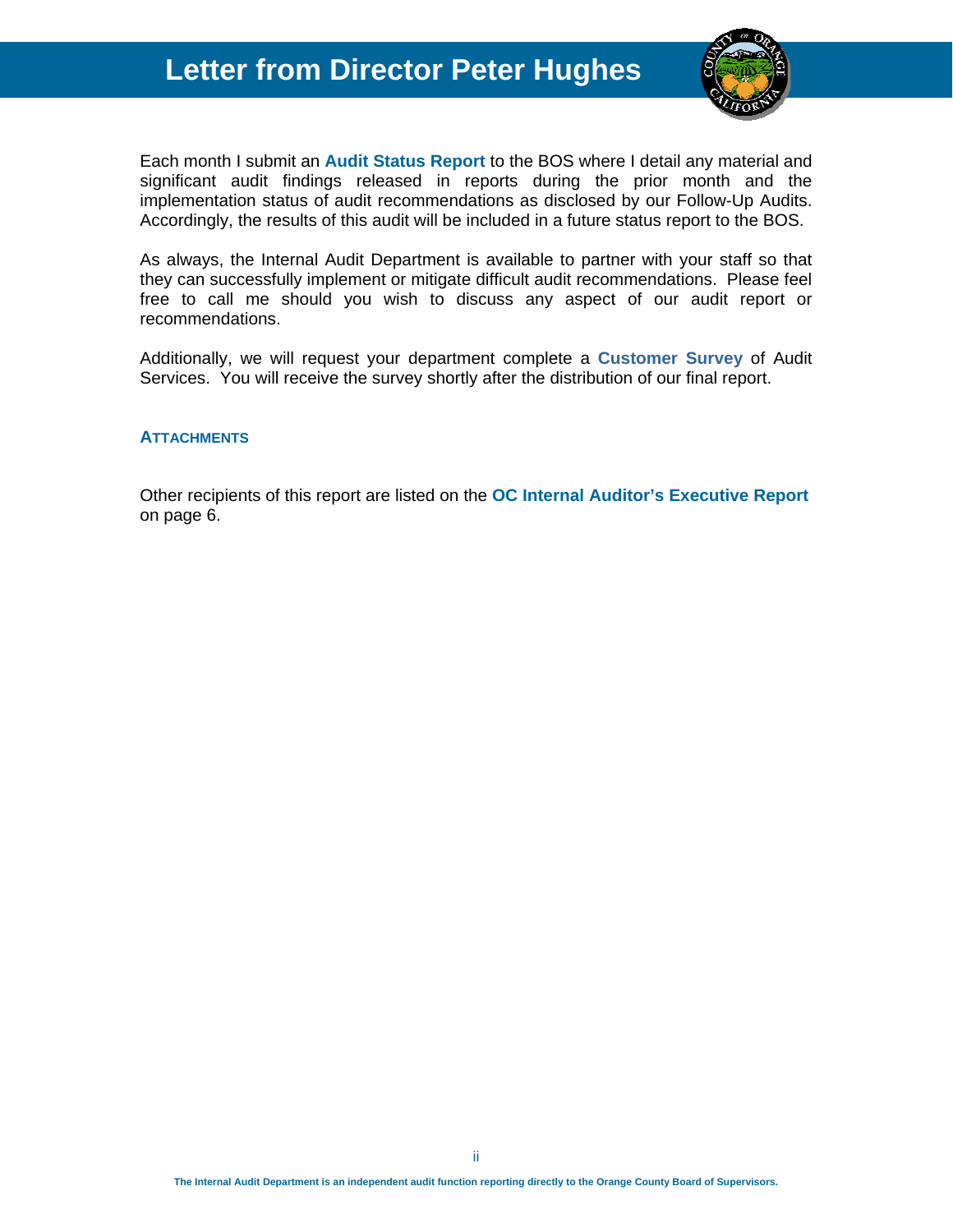## **Table of Contents**



#### *Audit of Internal Controls: County Executive Office/Information Technology Contract Administration and Related Contract Payments Audit No. 2827*

**For the Year Ending June 30, 2008**

| <b>Transmittal Letter</b>                                                                          | i. |  |
|----------------------------------------------------------------------------------------------------|----|--|
| <b>OC Internal Auditor's Executive Report</b>                                                      | 1  |  |
| <b>OBJECTIVES</b>                                                                                  | 1  |  |
| <b>BACKGROUND</b>                                                                                  | 1  |  |
| <b>SCOPE</b>                                                                                       | 3  |  |
| <b>RESULTS</b>                                                                                     | 3  |  |
| DETAILED OBSERVATIONS, RECOMMENDATIONS AND<br><b>MANAGEMENT RESPONSES</b>                          |    |  |
| 1. Contract Monitoring for Expiration or Renewal (Control Finding)                                 | 7  |  |
| 2. Verification of Delivered Items (Control Finding)                                               | 8  |  |
| <b>Review of Support Documentation (Control Finding)</b><br>3.                                     | 9  |  |
| 4. CEO/IT Authorization Signature List(Control Finding)                                            | 10 |  |
| <b>Accuracy of Contract Payment Records (Control Finding)</b><br>5.                                | 11 |  |
| 6. Board Approval of Sole Source Contracts (Significant Issue)                                     | 11 |  |
| 7. Review of Sole Source Justification Forms (Control Finding)                                     | 13 |  |
| 8. Payment Review Outside of CEO/IT Finance (Control Finding)                                      | 14 |  |
| <b>ATTACHMENT A: Report Item Classifications</b>                                                   |    |  |
| <b>ATTACHMENT B: County Executive Office/Information Technology</b><br><b>Management Responses</b> | 15 |  |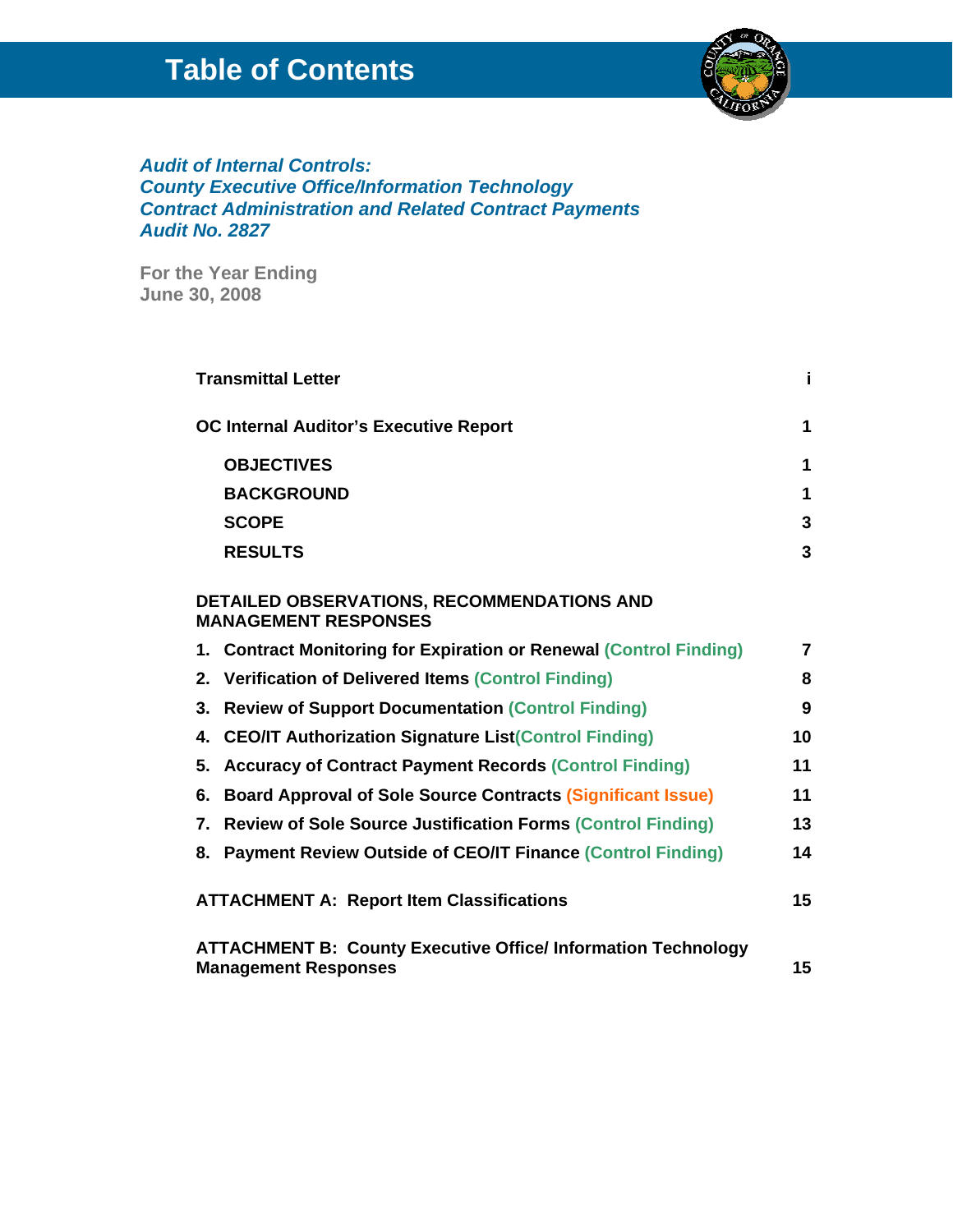

**Audit No. 2827 February 11, 2009** 

#### **Audit Highlight**

We audited the internal controls over contract administration and related contract payments at CEO/Information Technology where 387 contracts totaling \$109 million were administered and over \$17 million contract payments were made between July 1, 2007 and June 30, 2008.

We found overall internal controls and processes are in place to: (1) ensure contracts are monitored to prevent contract overruns and ordering from expired contracts; (2) contract payments are valid, supported, allowable, and processed completely, accurately and timely in accordance with County and CEO/Information Technology's policies and procedures; (3) Sole Source contracts generally contained appropriate justification and management authorization; and (4) business processes were efficient and effective.

TO: Satish Ajmani Deputy CEO and Chief Information Officer

FROM: Dr. Peter Hughes, CPA, Director Internal Audit Department

SUBJECT: Audit of Internal Controls: County Executive Office Information Technology Contract Administration and Related Contract Payments

#### **OBJECTIVES**

The Internal Audit Department conducted an Audit of Internal Controls of contract administration and related contract payments in County Executive Office/Information Technology (CEO/IT), which included an evaluation of the adequacy and integrity of internal controls; compliance with department and County policies, and evidence of process efficiencies and effectiveness. Our audit was conducted in accordance with professional standards established by the Institute of Internal Auditors. The four objectives of our audit were to evaluate internal controls to determine if:

- 1. **Contract Administration:** Contracts are administered effectively to prevent contract overruns and ordering from expired contracts through regular monitoring and communication with users of the contracts.
- 2. **Contract Payments:** Contract payments are valid, supported, allowable per contract terms, and are processed completely, accurately, timely, and in accordance with County and CEO/IT's policies and procedures.
- 3. **Sole Source Contracts:** Sole Source contracts are in compliance with *Contract Policy Manual* requirements and contain the required justification and management authorization.
- 4. **Efficiency/Effectiveness:** Business processes are efficient and effective as related to contract administration and related contract payments in CEO/IT.

#### **BACKGROUND**

The **County Executive Office** (CEO) is the corporate administrative branch of Orange County government. The **Office of Information Technology** within the CEO (**CEO/IT**) is responsible for countywide information technology issues, such as the IT Strategic Plan and IT security, establishing IT policies and standards, and providing governance and oversight over critical IT applications and infrastructure.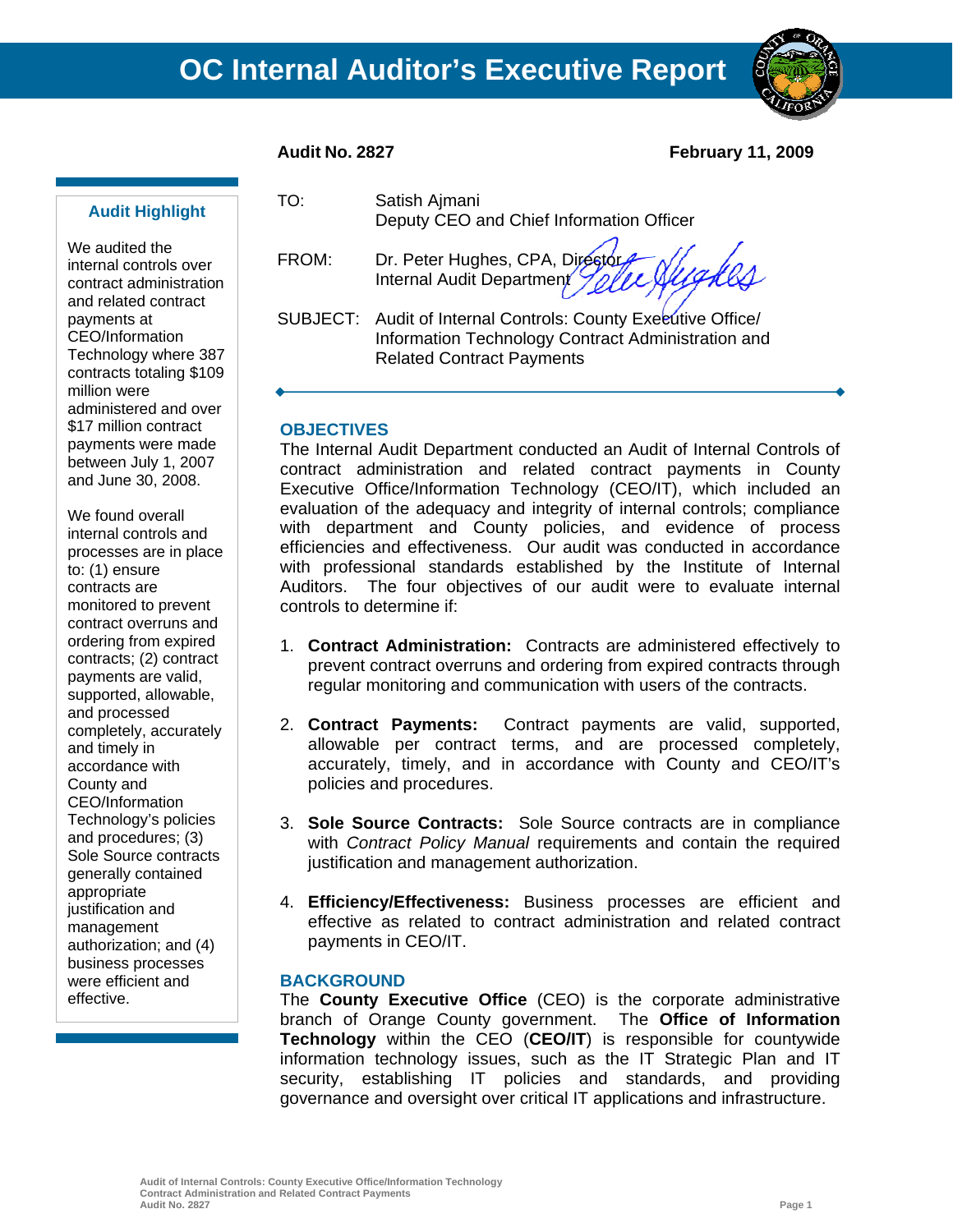

A **Chief Information Officer** (CIO) oversees CEO/IT and assists the Board of Supervisors, County management and employees in using information technology to improve their jobs and for services offered to the public. There are areas within CEO/IT responsible for customer support, contract management, financial services, strategic consulting and planning, information security, business continuity planning, portfolio management, and solutions project management. Our audit of contract administration and related contract payments was focused primarily in the areas of CEO/IT Contracts and Finance.

Contracts used in CEO/IT are recorded in *Agency 289 - Information & Technology ISF* (Internal Service Fund) and in *Agency 038 - Data Systems Development Projects*. Agency 289 is for contracts specifically used in CEO/IT. Agency 038 is for contracts involving new or special IT projects with department/agency or county-wide impact. The responsibility for administering these contracts is usually transferred from CEO/IT to another fund/agency after being established because the ownership of the projects may belong to another department/agency, such as the Auditor-Controller.

#### **Contract Administration**

CEO/IT Contracts is responsible for establishing contracts used in CEO/IT. These contracts are generally established as Price Agreements and one-time purchase orders and are primarily for purchases of commodities, services (e.g., hardware/software maintenance), capital assets, software subscriptions, and software licenses. CEO/IT administers contracts benefitting the County Executive Office exclusively for operational purposes (e.g., digital copier rentals); and contracts benefitting County departments/agencies (e.g., telephone services & products; CAPS+ upgrade.) In these instances, charges are automatically billed to department/agency users through the Copier, Utility & Telephone System (CUT) or by journal voucher.

#### **Contract Payments**

CEO/IT Finance receives contract invoices from vendors and is responsible for reviewing and approving the invoices for payment. A file is maintained for each contract, which includes a *Payment Record*  for monitoring existing contract balances, and a *Contact Sheet* to document the communications between CEO/IT Finance, Contracts, programs and/or vendors. CEO/IT Finance recalculates invoices to ensure accuracy; agrees the invoice charges to contract billing rates and terms for compliance; and reviews supporting documents to validate the satisfactory receipt of contracted goods/services. Supervisory reviews of the invoices are performed to ensure completeness, accuracy and propriety of the payment approvals. CEO/IT Finance submits approved invoices to Auditor-Controller Claims & Disbursing for issuance of the payments.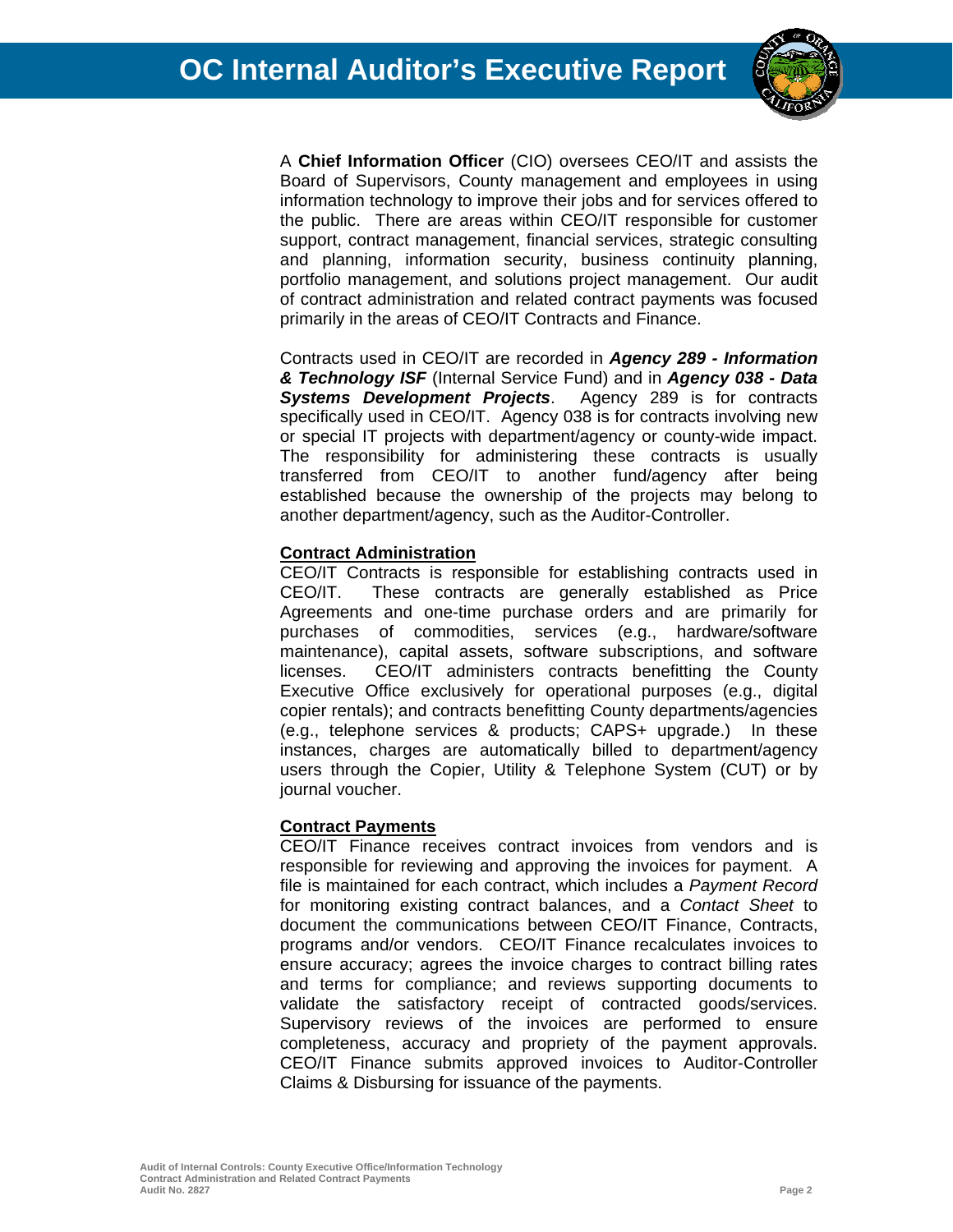

#### **Sole Source Contracts**

Per the County's *Contract Policy Manual (CPM)*, it is the policy of the County to solicit competitive bids and proposals for its procurement requirements. However, the *CPM* also allows for Sole Source procurement when there is clear and convincing evidence that only one source exists to fulfill the County's requirements. The policy requires completion of a Sole Source Justification form for all Sole Source procurement requests and management authorization. During FY 2007/08, CEO/IT administered eight **(8) Sole Source contracts in Fund 038 totaling \$954,785** and seventeen **(17) Sole Source contracts in Fund 289 totaling \$7.1 million. Contract payments** from both funds were **\$5.6 million** during the audit period**.**

#### **SCOPE**

Our audit evaluated internal controls and processes over: (1) contract administration; (2) contract payments; and (3) Sole Source contracts under *Agency/Fund 038 - Data Systems Development Projects and Agency/Fund 289 – Information & Technology ISF* at CEO/IT for the year ending June 30, 2008. We also observed for process efficiency/effectiveness in these areas. Among the 387 contracts totaling \$109 million with payments over \$17 million, we audited **38 contracts** (**10%**) totaling **\$98 million** (**90%**) and the related payments of **\$3.5 million (21%).** Our methodology included inquiry, auditor observation and testing of relevant documents.

#### **SCOPE EXCLUSIONS**

Our audit did not include the process of bidding and establishing contracts, or contracts from Fund 014 – CAPS Program and Fund 017 – County Executive Office because CEO/IT is not primarily responsible for administering these contracts. Also, we did not review the ACS State and Local Solutions, Inc, (ACS) contract for providing Information Technology and Telecommunications Service (main contract) for the County because an independent audit had recently been performed on this contract. However, our audit population included all other ACS contacts recorded in Fund 289 during the audit period.

#### **RESULTS**

We audited the internal controls over contract administration and related contract payments at CEO/Information Technology where 387 contracts totaling \$109 million were administered and over \$17 million contract payments were made between July 1, 2007 and June 30, 2008.

We found overall internal controls and processes are in place to: (1) ensure contracts are monitored to prevent contract overruns and ordering from expired contracts; (2) contract payments are valid, supported, allowable, and processed completely, accurately and timely in accordance with County and CEO/Information Technology's policies and procedures; (3) Sole Source contracts generally contained appropriate justification and management authorization; and (4) business processes were efficient and effective.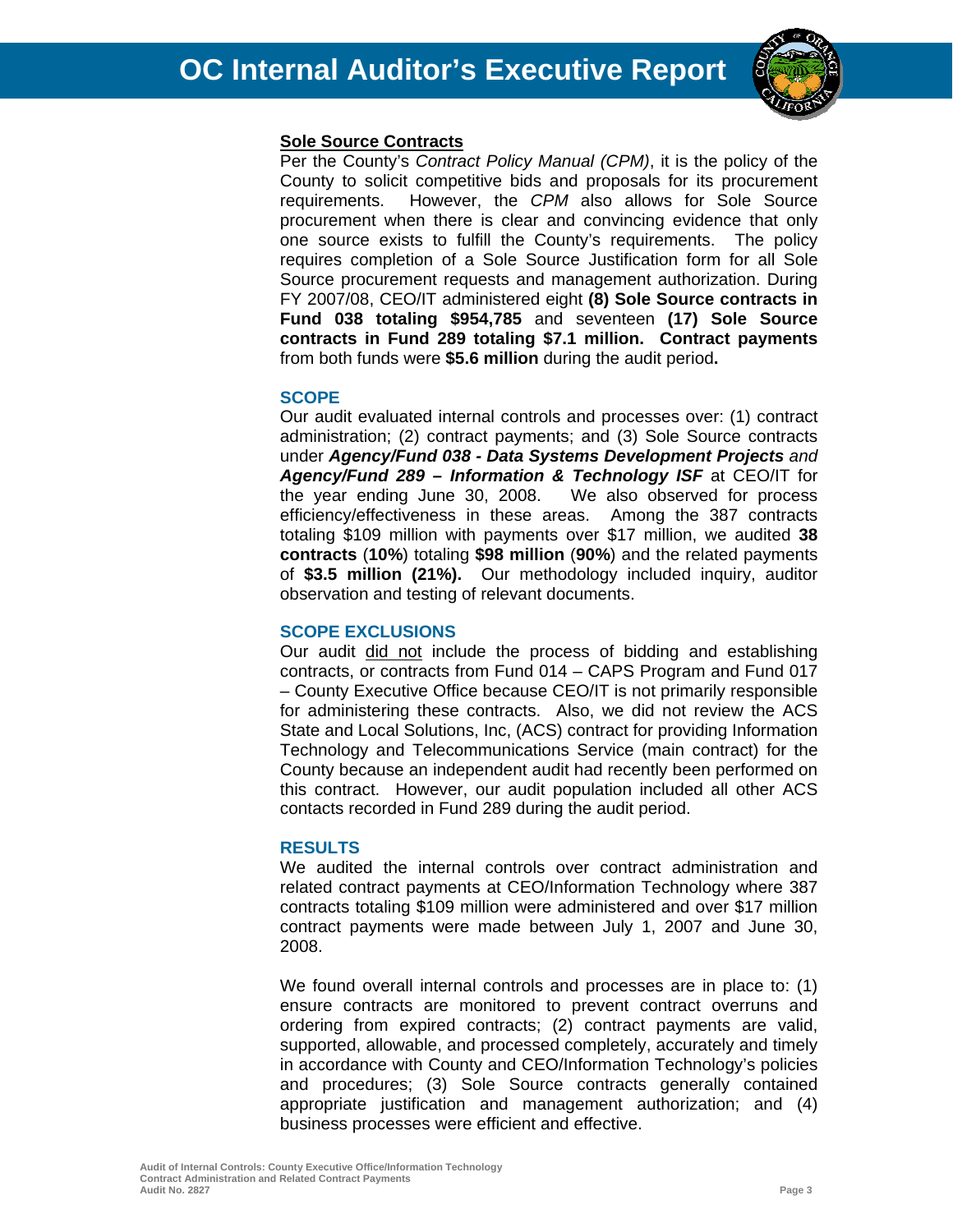

We identified **one (1) Significant Issue and seven (7) Control Findings resulting in eight (8) recommendations** to enhance existing controls and processes as discussed in the *Detailed Observations, Recommendations and Management Responses* section of this report. See *Attachment A* for a description of Report Item Classifications. Based upon the objectives of our audit, we noted:

- **Objective #1 Contract Administration:** *Contracts are administered effectively to prevent contract overruns and ordering from expired contracts through regular monitoring and communication with users of the contracts.*
- **Results:** We found overall internal controls and processes in place to ensure contracts are properly monitored to prevent contract and overruns and ordering from expired contracts. We found no instances of contract overruns or ordering from expired contracts during our audit. We did note (1) **Control Finding** where CEO/IT's policy should be enhanced to clearly define responsibility for monitoring contract expirations. (See page 7 for details)
- **Objective #2 Contract Payments:** *Contract payments are valid, supported, allowable per contract terms, and processed completely, accurately, timely, and in accordance with County and CEO/IT's policies and procedures.*
- **Results:** We found overall internal controls and processes in place to ensure contract payments are valid, supported, allowable, and processed completely, accurately and timely in accordance with County and CEO/IT's policies and procedures. We noted (4) **Control Findings** to improve controls that involve: (1) verifying the receipt of delivered items; (2) reviewing support documentation; (3) updating the *Authorization Signature List* on file with the Auditor-Controller; and (4) ensuring the accuracy of *Contract Payment Records*. (See pages 9-11 for details)
- **Objective #3 Sole Source Contracts:** *Sole Source contracts are in compliance with Contract Policy Manual requirements and contain the required justification and management authorization.*
- **Results:** We found that CEO/IT's Sole Source contracts are generally in compliance with the *Contract Policy Manua*l by containing the required justification and management authorization. Our audit noted (1) **Significant Issue** where Board of Supervisors' approval of two Sole Source contracts was not obtained, and (1) **Control Finding** regarding the review and approval of Sole Source justification requests in CEO/IT. (See pages 11-13 for details)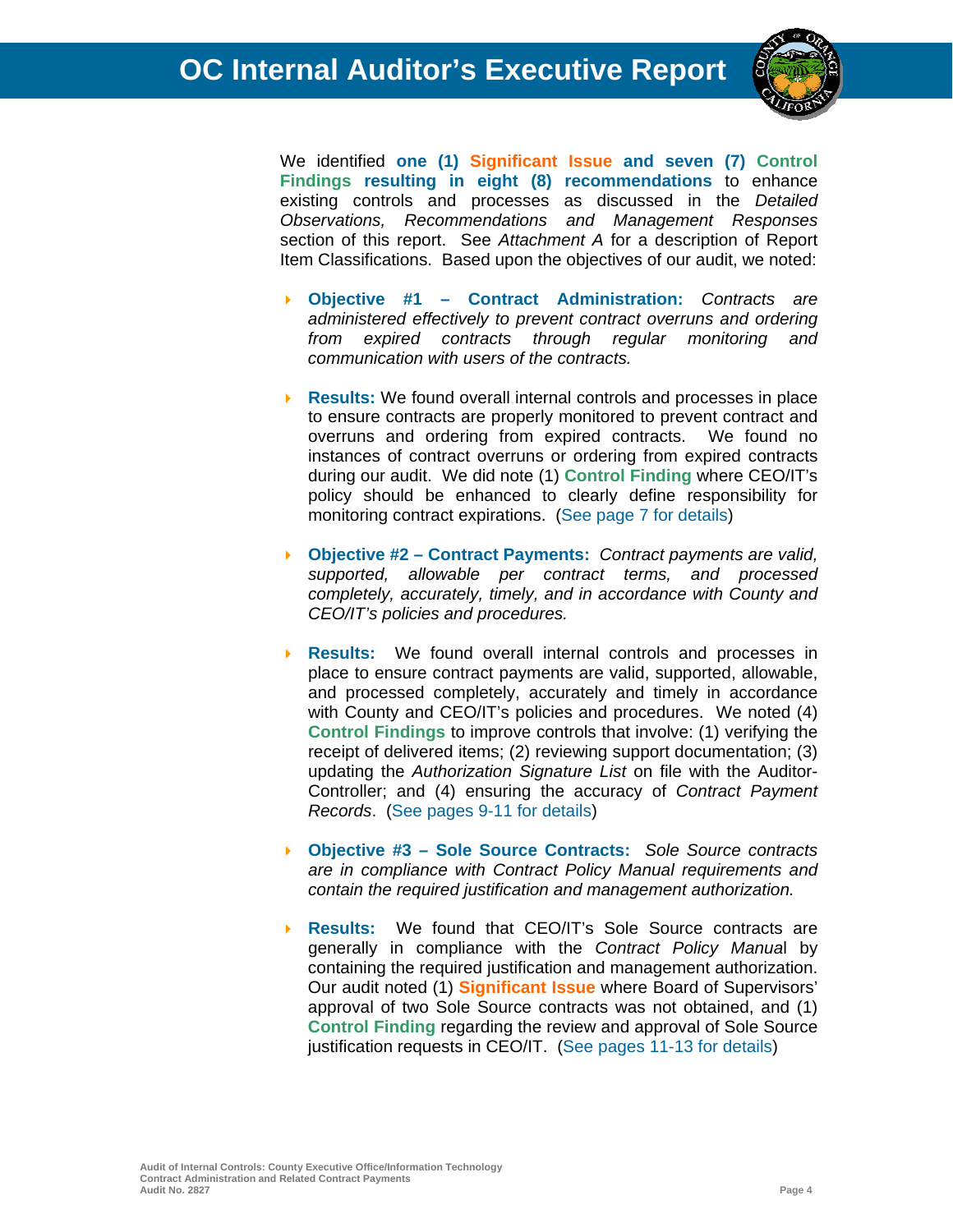

- **Objective #4 Process Efficiency/Effectiveness:** *Business processes are efficient and effective as related to contract administration and related contract payments in CEO/IT.*
- **Results:** No inefficient or ineffective procedures such as backlogs or duplication of work were noted or came to our attention concerning contract administration and related contract payments. We did note (1) **Control Finding** regarding an efficiency/effectiveness issue where contractor invoices are approved in the Chief Information Office instead of CEO/IT Finance for approval. (See page 13 for details)

#### **Management's Responsibilities for Internal Controls**

In accordance with the Auditor-Controller's County Accounting Manual section S-2 - *Internal Control Systems*, "All County departments/ agencies shall maintain effective internal control systems as an integral part of their management practices. This is because management has primary responsibility for establishing and maintaining the internal control system. All levels of management must be involved in assessing and strengthening internal controls. Control systems shall be continuously evaluated and weaknesses, when detected, must be promptly corrected." The criteria for evaluating an entity's internal control structure is the Committee of Sponsoring Organizations (COSO) control framework. Our Audit of Internal Controls enhances and complements, but does not substitute for CEO/IT's continuing emphasis on control activities and selfassessment of control risks.

#### **Inherent Limitations in Any System of Internal Control**

Because of inherent limitations in any system of internal controls, errors or irregularities may nevertheless occur and not be detected. Specific examples of limitations include, but are not limited to, resource constraints, unintentional errors, management override, circumvention by collusion, and poor judgment. Also, projection of any evaluation of the system to future periods is subject to the risk that procedures may become inadequate because of changes in conditions or the degree of compliance with the procedures may deteriorate. Accordingly, our audit would not necessarily disclose all weaknesses in CEO/IT's operating procedures, accounting practices and compliance with County policy.

#### **Acknowledgment**

We appreciate the courtesy extended to us by CEO/Information Technology. If we can be of further assistance, please contact me directly; or Eli Littner, Deputy Director at 834-5899 or Michael Goodwin, Senior Audit Manager at 834-6066.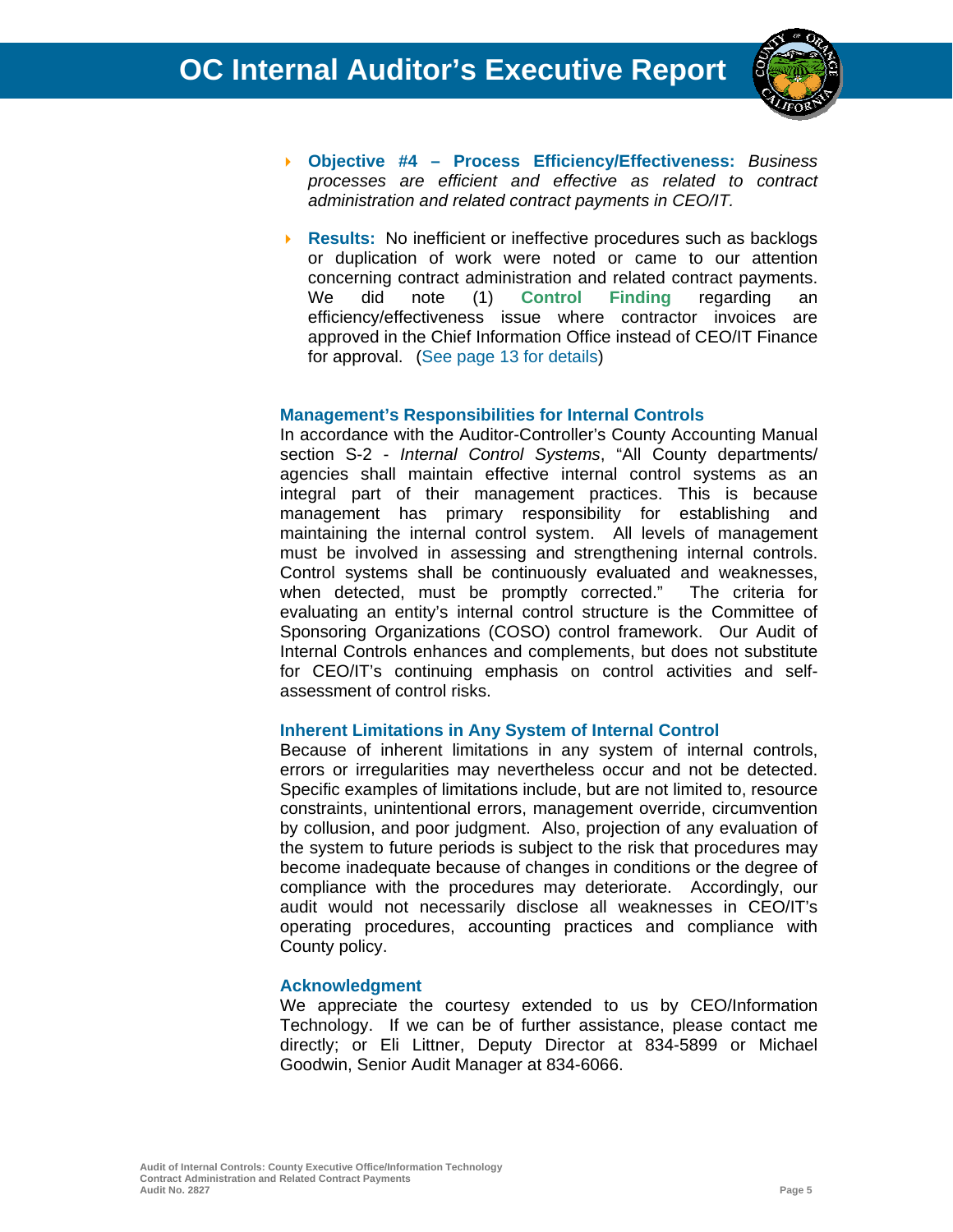

#### **Attachments**

Distribution Pursuant to Audit Oversight Committee Procedure No. 1:

Members, Board of Supervisors Members, Audit Oversight Committee Thomas G. Mauk, County Executive Officer Mahesh Patel, Assistant Chief Information Officer Christina Koslosky, Finance & Contract Manager, CEO/IT Paula Kielich, Contracts Manager, CEO/IT Julie Nguyen, Finance Manager, CEO/IT Foreperson, Grand Jury Darlene J. Bloom, Clerk of the Board of Supervisors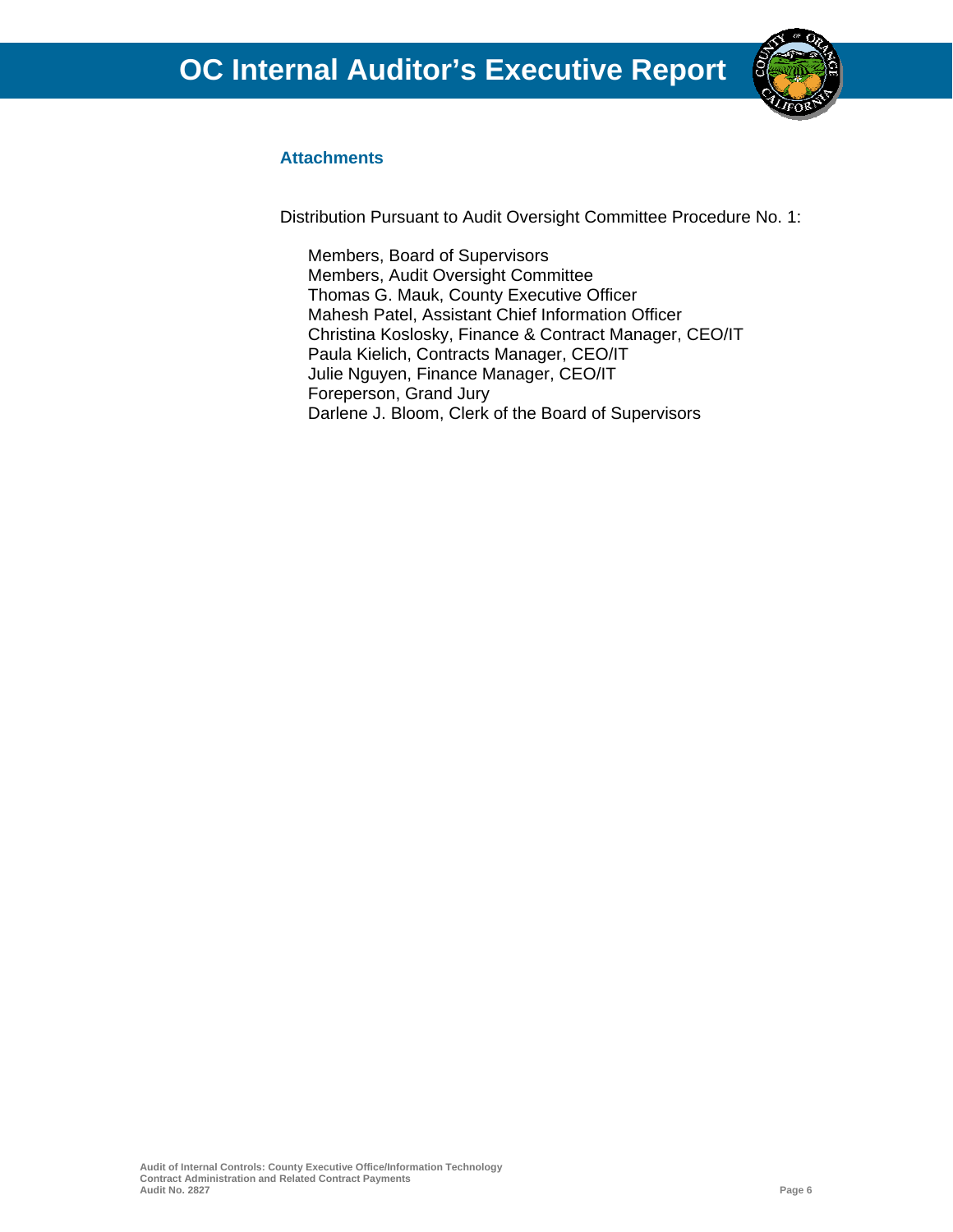

#### **CONTRACT ADMINISTRATION (Audit Objective #1)**

We audited the contract administration processes for contracts included in *Fund 038* - *Data Systems Development Projects and Fund 289 –*  **Information & Technology ISF.** Our sample selection for auditing included **(15) fifteen contracts** from *Fund 038* totaling **\$7.1 million**, and **(23) twenty-three contracts** from **Fund 289** totaling **\$91.4 million**. These contracts consisted of Price Agreements and one-time purchase orders, and were selected based on the highest priced contracts.

Our objectives were to ensure contracts are appropriately monitored to prevent contract overruns and ordering from expired contracts; goods and services received are proper; are verified to contract specifications; and related contract payments are valid, supported, allowable per contract terms, and processed completely, accurately, and timely in accordance with County and CEO/IT's policies and procedures.

Our audit disclosed that overall controls are in place to prevent contract overruns and ordering from expired contract through regular monitoring and communication with the following exception below:

#### **Observation No. 1 – Contract Monitoring for Expiration or Renewal**  (**Control Finding**)

There is no written policy in CEO/IT Contracts that establishes responsibility for monitoring and notifying users of contract renewal and expiration dates.

CEO/IT Contracts has a process to send an email with a *Notice of Expiring Agreement* to CEO/IT program managers at the user sites as a reminder for a contract extension, renewal or re-bid. However, we were informed by CEO/IT Contracts that the user division is primarily responsible for monitoring contract renewal and expiration dates, and may not always reveive a completed *Notice of Expiring Agreement* email from them. CEO/IT Contracts maintains contract files for each contract they administer, and a *Contract List* that contains the vendor, type of contract, contract amount, payments made to-date, and dates for contract renewal and expiration that assists them in their monitoring and notification process.

To ensure that there is timely notification of contract renewal and expiration dates, a policy should be established that clearly identifies this responsibility. Although written procedures are not in place, CEO/IT Contracts current practice to email a *Notice of Expiring Agreement* is a good "backstop" to help prevent the unintentional expiration of contracts or lapse in services. Our audit did not disclose any unanticipated expired contracts, and did find there was appropriate notification to the contract users from CEO/IT.

#### **Recommendation No. 1**

CEO/Information Technology establish a written policy describing the responsibility for monitoring contract renewals and expiration dates.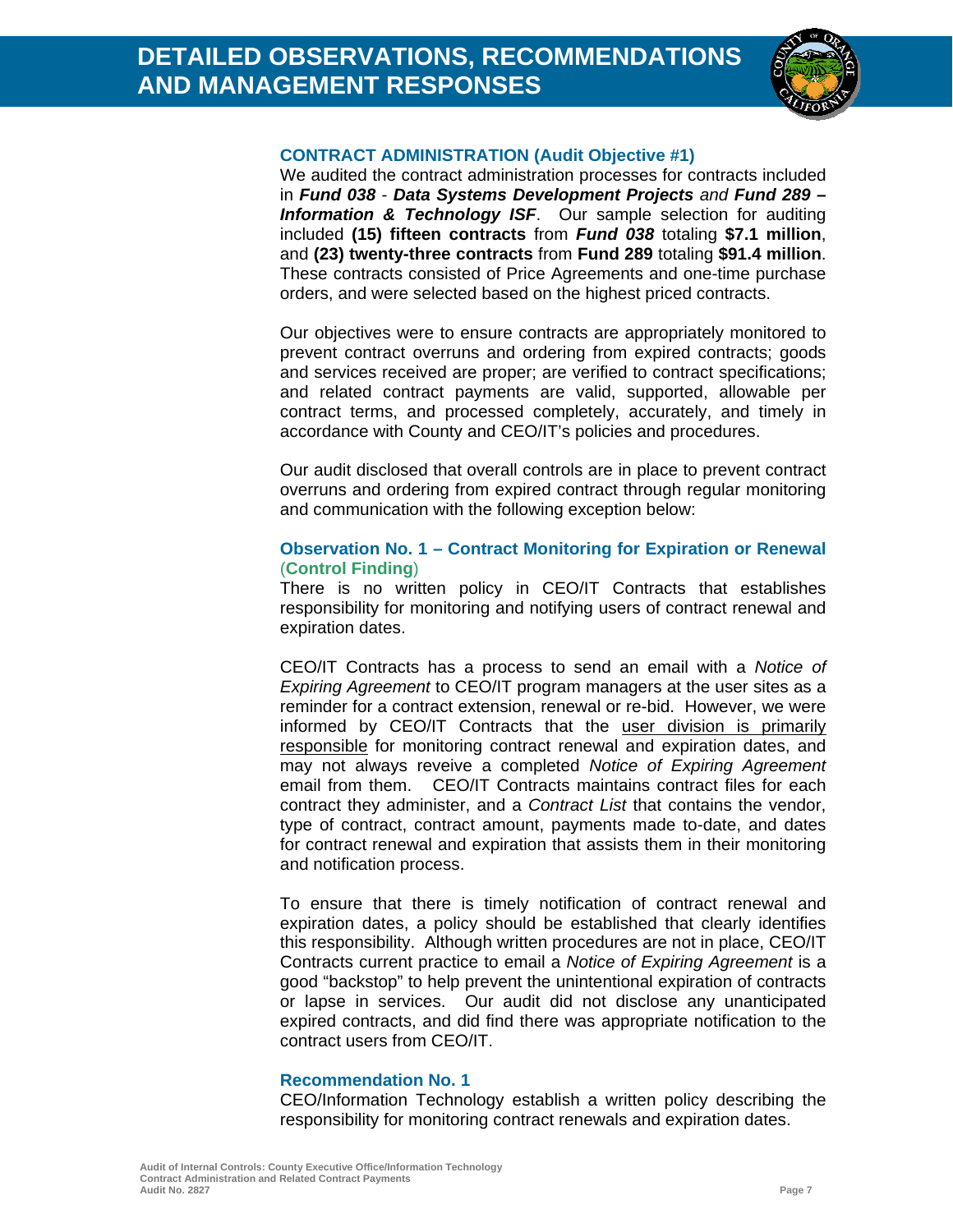

#### **CEO/IT Management Response:**

**Concur.** A process for contract renewal has been documented. This process was covered in internal procurement training held for Office of the CIO staff in January 2009. A schedule will be published for Office of the CIO staff that highlights pending contract renewals for the current fiscal year. This will assist in providing the appropriate level of visibility and planning. This schedule will be finalized in February 2009.

The renewal process will be highlighted in a CEO/IT procurement manual that is in progress and will be completed in July 2009.

#### **Observation No. 2 – Verification of Delivered Items (Control Finding)**

Physical commodities received at the Data Center Warehouse are not always verified with the order placed.

All physical commodities are delivered to the Data Center Warehouse. Upon receipt of goods, the Warehouse Supervisor signs and stamps "Received" on the packing slips. This signature only indicates that a package or box was received and not that contents were verified to the order. Based on the packing slips, CEO/IT Finance approves invoice payments with the assumption all ordered goods were received.

Verification of delivery of commodities ensures completeness and accuracy of the order and provides proper validation for related contract payment. If this cannot be done at the Data Center Warehouse, a CEO/IT manager or designee should perform the verification of commodities received before any invoice payments are approved.

#### **Recommendation No. 2**

CEO/Information Technology ensure all commodities received at the Data Center Warehouse are verified and documented upon receipt. If this cannot be performed at the warehouse, measures should be taken to have other authorized individuals perform this verification.

#### **CEO/IT Management Response:**

**Concur.** A process has been implemented to confirm receipt and verification of commodity purchases at the Data center prior to CEO/ IT Finance payment. This process has been added to the CEO/IT Finance processes and procedure binder and all relevant staff have been trained.

#### **CONTRACT PAYMENTS (Audit Objective #2)**

CEO/IT Finance processes all CEO/IT contract invoices and monitors for contract overruns by maintaining a payment file for each contract. Included in the payment file is a *Payment Record* to monitor prior payments and remaining contract balances, and a *Contact Sheet* to document any communications between CEO/IT Finance, Program Operations, and/or vendors.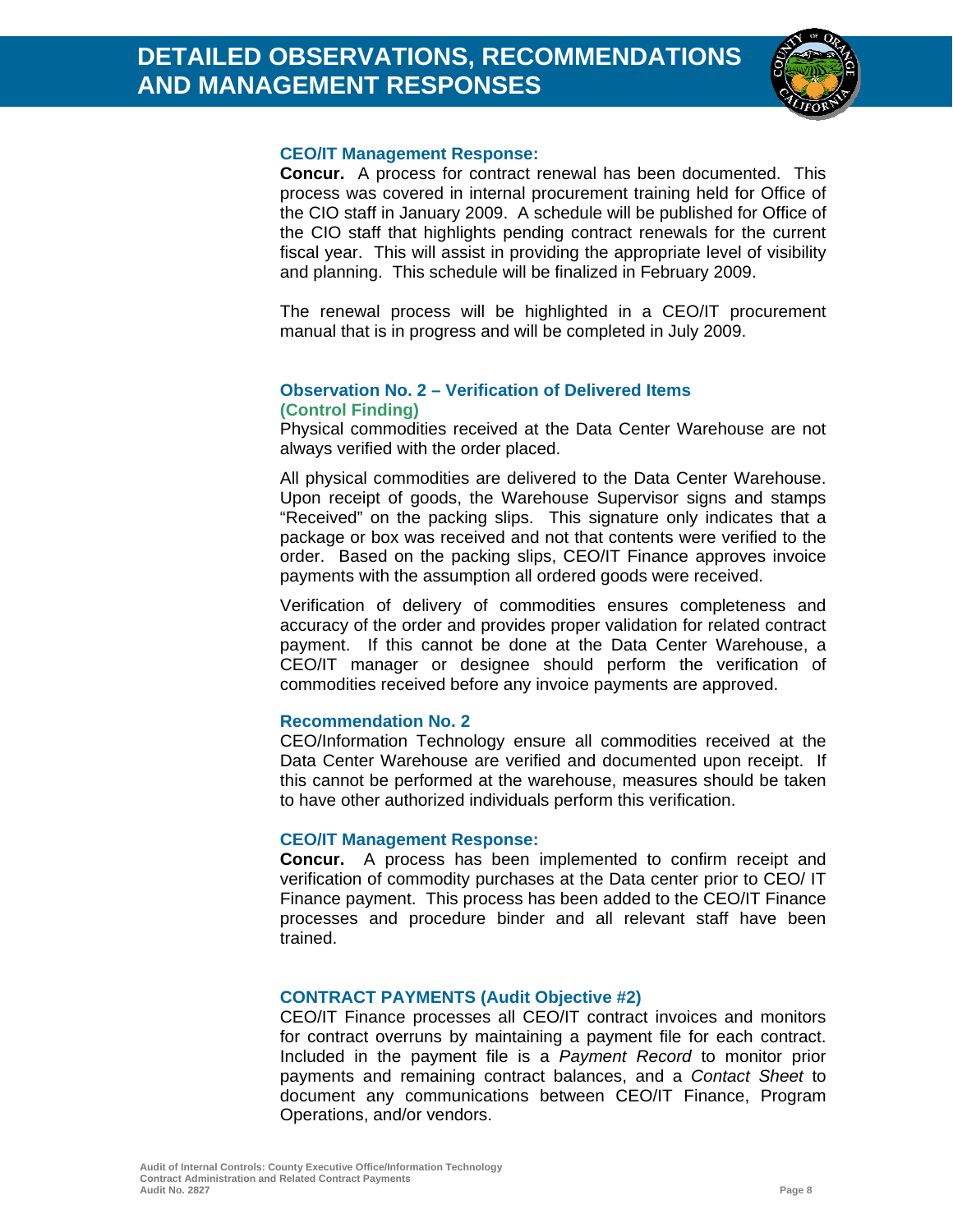

Contract invoices are sent directly to CEO/IT Finance for payment. Prior to approving payments, CEO/IT Finance may request verification and approval from CEO/IT program managers for services performed, and for commodities if a packing slip is not available. Invoices are recalculated to ensure accuracy and billing rates and terms are agreed to the applicable contract to ensure propriety of the invoice. Supervisory reviews are performed on the invoices and supporting documents as a double check, and an Administrative Manager in CEO/IT Finance provides final review and approval before forwarding it to the Auditor-Controller for payment.

As noted above, we audited **(15) fifteen contracts** from *Fund 038* and **(23) twenty-three contracts** from **Fund 289**. The sample contract payments we tested totaled **\$1.6 million** from Fund 038 and **\$1.8 million** from Fund 289.

Our audit of the contract payment process disclosed that overall controls are in place to ensure contract payments are valid, supported, allowable per contract terms, and processed completely, accurately, timely, and in accordance with County and CEO/IT's policies and procedures. We did note the following areas where controls and processes should be enhanced:

#### **Observation No. 3 – Review of Support Documentation (Control Finding)**

We noted two payments were approved without sufficient supporting documentation to verify the services received.

- InfoPrint Solutions is a service contractor for printer maintenance and bills the County monthly based on printer usage (per impression). Usage is calculated in CEO/IT programs and provided directly to InfoPrint for billing. We noted that CEO/IT Finance did not obtain this supporting calculation and information from CEO/IT programs to verify actual usage to the invoice amounts prior to approving the payments. The invoice we tested totaled \$4,262.
- The County has a contract with ACS State and Local Solutions, Inc. (ACS) for lease of Data Processing Hardware and Software. The contract includes utilizing third-party vendors for mainframe software and allows ACS to bill for the actual costs plus 12% for indirect costs. One invoice that we tested from ACS for \$141,323.53 included allocated charges for on-going third party software costs of 11 vendors and corresponding indirect costs. We found ACS provided CEO/IT a detailed worksheet for the charges. However, we noted there was no supporting documentation to validate the ACS charges from these vendors are actual costs.

#### **Recommendation No. 3**

CEO/Information Technology establish procedures to ensure applicable supporting documents are obtained and reviewed prior to invoice and payment approval.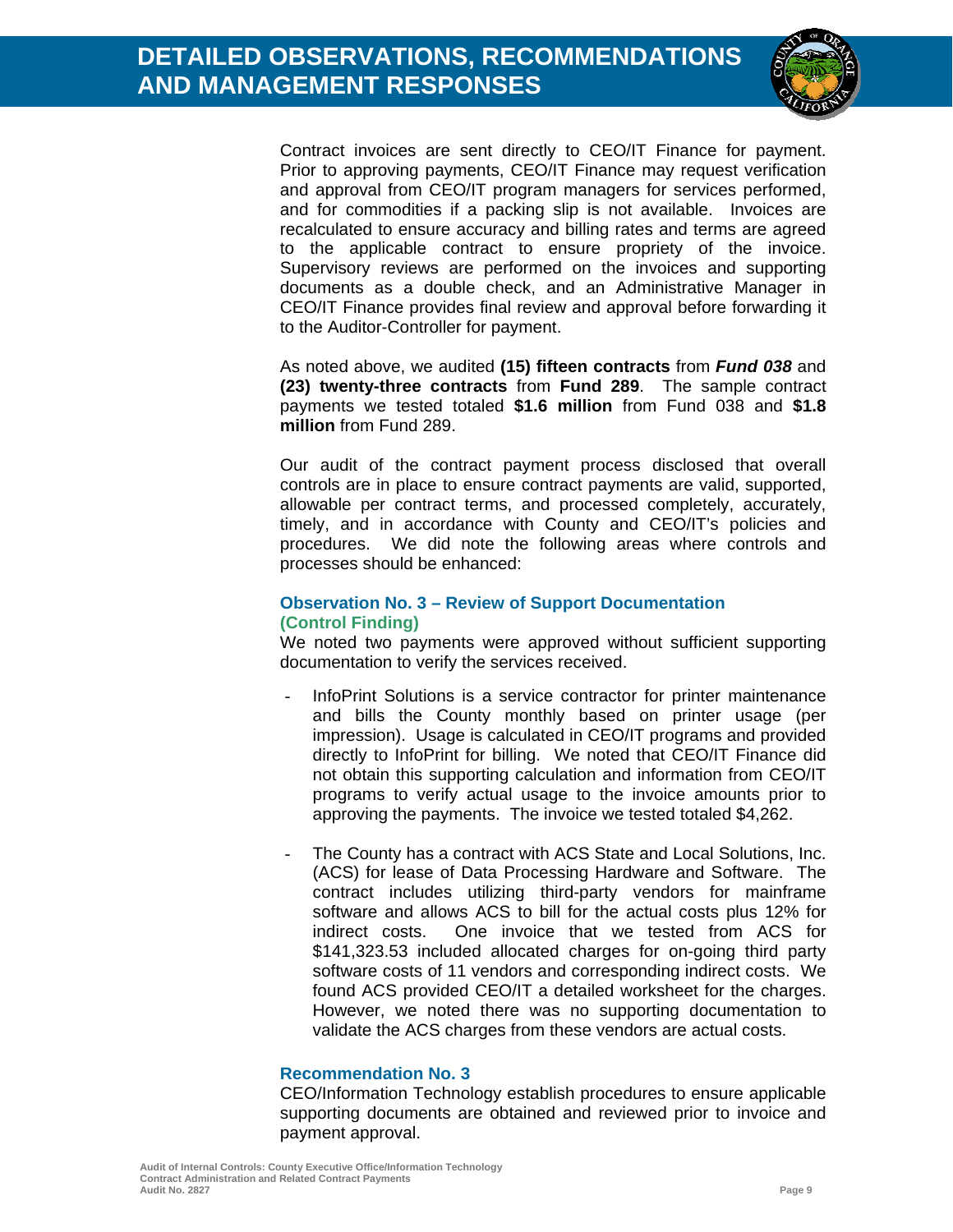

#### **CEO/IT Management Response:**

**Concur.** Core responsibilities have been reinforced for the CEO/IT Finance team; the expectation that all charges be checked against appropriate supporting documentation prior to payment was reiterated. In the future, CEO/IT Finance accounts payable supervisor will audit payment records before authorizing invoice payment. Additionally, the administrative manager will review payments records before final approval.

Specifically regarding the issue found with InfoPrint Solutions, CEO/IT Finance has received the necessary usage meter supporting data to validate invoices before payment processing.

The County notified ACS in writing of anomalies against its contractual obligations to provide detailed supporting documentation for all services rendered, by ACS itself or by designated third-party suppliers. ACS will rectify this issue and the appropriate supporting documentation will be provided as of the February 2009 invoice.

#### **Observation No. 4 – CEO/IT Authorization Signature List (Control Finding)**

Our testing noted three County employees who separated from CEO/IT were still on the active Authorization Signature List maintained on file with Auditor-Controller Claims & Disbursing.

Authorized Signature Lists are used in Auditor-Controller Claims & Disbursing for verifying approval of various transactions performed by personnel in CEO/IT, and should be kept current. There had been recent turnover in CEO/IT Contracts and Finance personnel which contributed to the list not being current.

#### **Recommendation No. 4**

CEO/Information Technology ensure its Authorized Signature Lists are kept current.

#### **CEO/IT Management Response:**

**Concur.** The departmental Authorized Signature List has been updated; three employees were removed from the list. CEO/IT Finance has implemented an employee entrance/exit check list for both the CEO/IT Finance and CEO/IT Contracts team. This checklist is included in the formal CEO/IT Finance processes and procedures binder and all relevant staff have been educated on its use.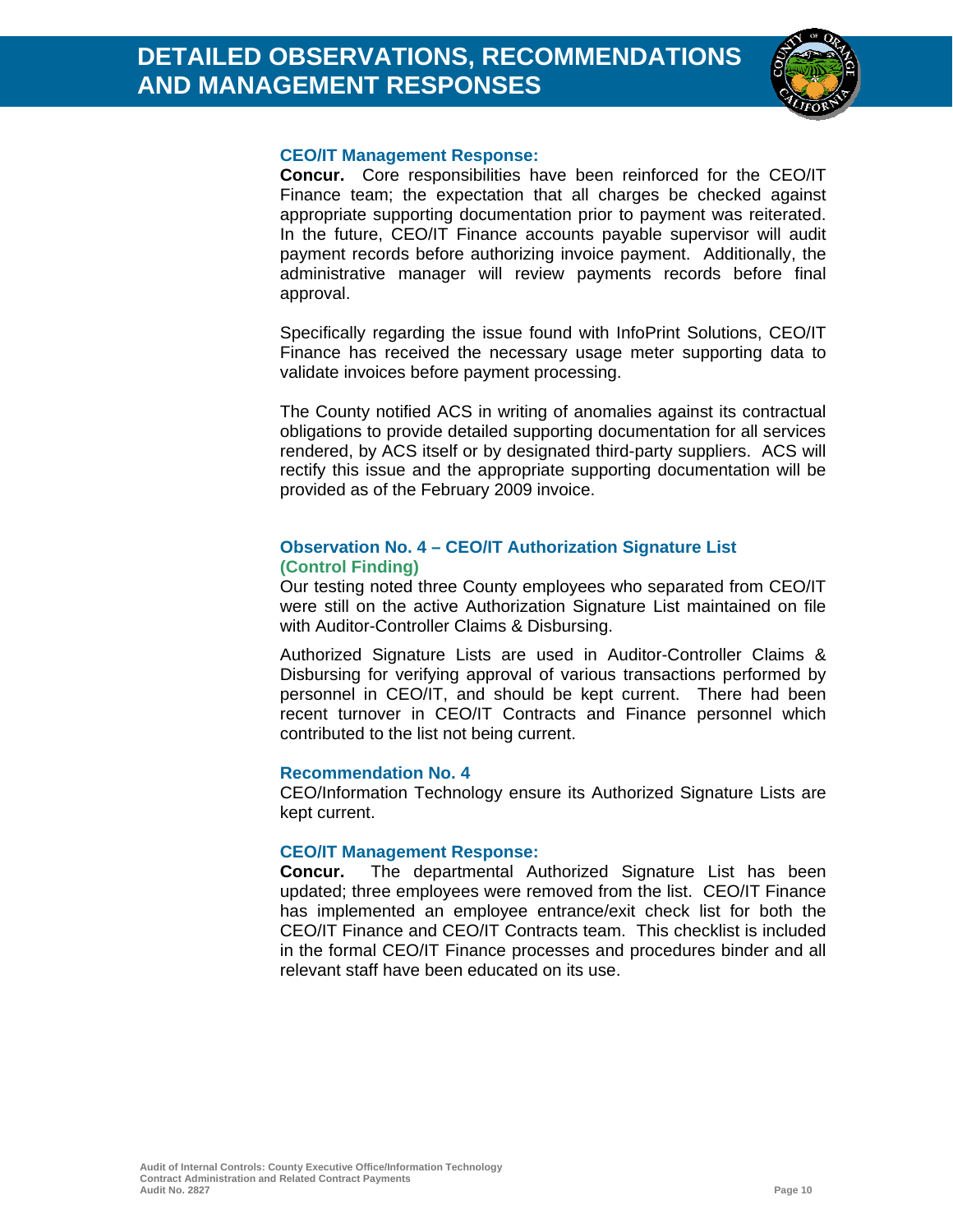

#### **Observation No. 5 – Accuracy of Contract Payment Records (Control Finding)**

A *Payment Record* for the SBC-CalNet contract for telephone services and products was not accurately updated for the related contract amendments, and the remaining contract balance was understated by **\$5 million**.

The contract file *Payment Record* is a tool for CEO/IT Finance to monitor contract payments and balances. Our testing of invoices noted one instance where the *Payment Record* for the SBC-CalNet price agreement was not accurately updated to reflect the five contract amendments made to the original contract. As a result, the contract balance was understated. Supervisory reviews of the *Payment Record* will help detect such errors.

#### **Recommendation No. 5**

CEO/Information Technology take measures to ensure the accuracy of contract file *Payment Records*, such as performing desk checks or detailed supervisory reviews.

#### **CEO/IT Management Response:**

**Concur.** The SBC-CalNet contract balance has been updated to reflect the current and complete price agreement. The CEO/IT Finance accounts payable supervisor will audit payment records before authorizing invoice payment. Additionally, the administrative manager will review payment record before final approval.

#### **SOLE SOURCE CONTRACTS (Audit Objective #3)**

One of our objectives was to review CEO/IT's Sole Source contracts for compliance with *Contract Policy Manual* requirements and for the required justification and management authorization. We audited a sample of **eight Sole Source contracts totaling about \$1.7 million.** 

Our audit found that Sole Source contracts were generally in compliance with requirements of the *Contract Policy Manua*l (*CPM*) and contained the required justification and management authorization. However, we did note the following observation, which is considered a Compliance Issue with requirements of the *CPM*:

#### **Observation No. 6 – Board Approval of Sole Source Contracts**  (**Significant Issue**)

We noted two instances where Board of Supervisors' (BOS) approval of Sole Source contracts was not obtained in accordance with requirements of the *CPM.*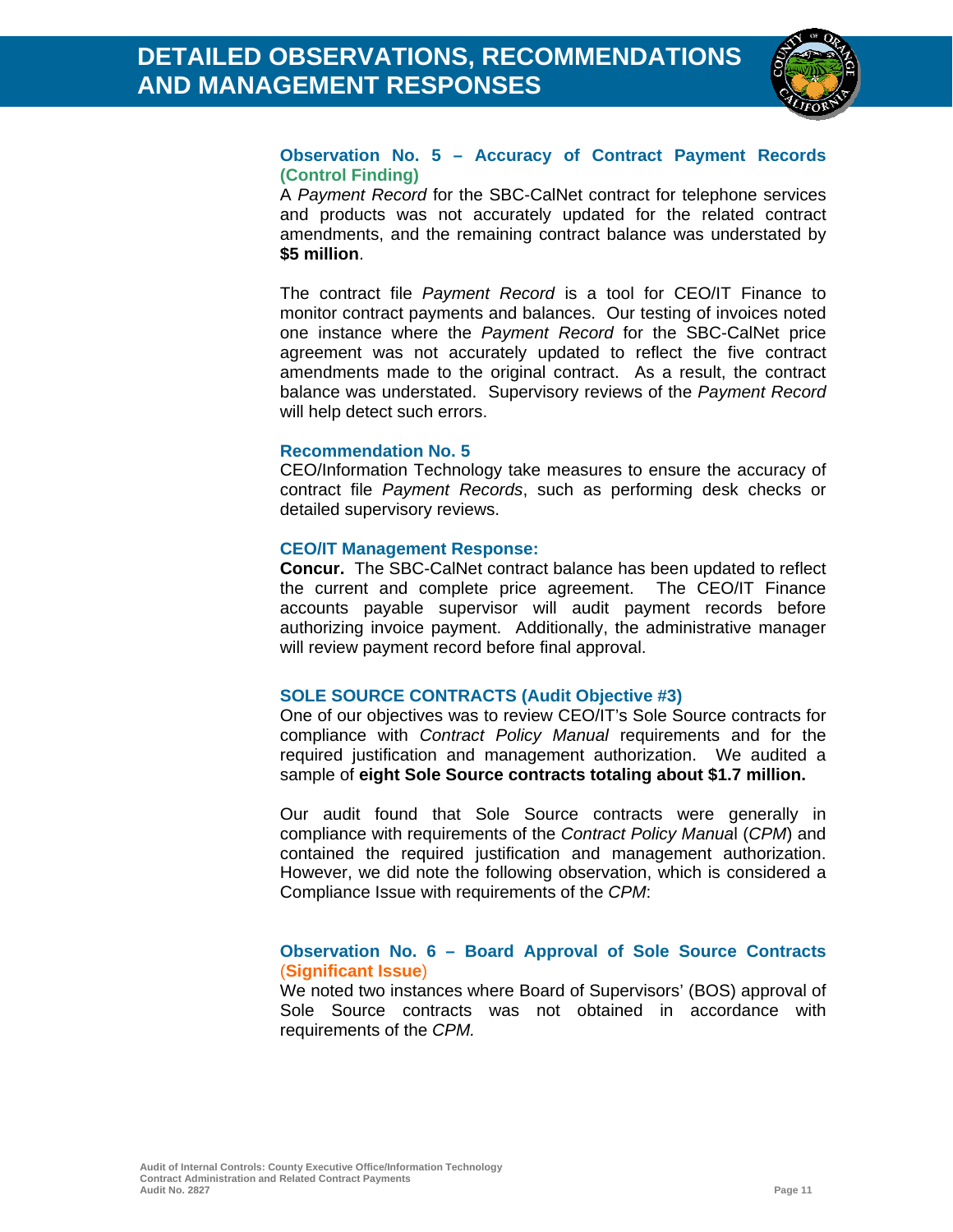

- 1. A Sole Source "lease" contract totaling \$323,875 with Key Equipment Finance for an automated tape library system did not have a *Justification of Sole Source Request* form and was not submitted for BOS approval. *CPM Section 4.4*, states that all Sole Source contracts that exceed an annual amount of \$50,000 require approval by the BOS and a *Justification of Sole Source Request* form shall be attached to or included within the *Agenda Staff Report* for BOS approval.
- 2. A contract amendment involving IBM Corporation and InfoPrint Solutions was approved by the BOS; however, documentation provided to the BOS incorrectly indicated the contract was not a Sole Source contract. IBM Corporation had a Sole Source contract to provide printers and maintenance services for three years in the amount not to exceed \$330,173. The original contract was amended when IBM assigned all of its rights, obligations and responsibilities to InfoPrint Solutions. We noted the *Agenda Staff Report* (ASR) submitted for BOS approval incorrectly stated it was not a Sole Source contract and the *Justification of Sole Source Request* form was contained in the contract file but was not attached with the ASR.

#### **Recommendation No. 6**

CEO/Information Technology should evaluate the above contracts and consult with the CEO Procurement Office as needed to ensure appropriate corrective actions are taken to ensure compliance with policy requirements for Sole Source contracts.

#### **CEO/IT Management Response:**

**Concur.** CEO/IT Contracts evaluated the contract with CEO Procurement and determined that CEO/IT adhered to the Contract Policy Manual. While the Contract Policy Manual does state that sole source service contracts that exceed an annual amount of \$50,000 require Board of Supervisors approval, it is silent on the treatment of leases. CEO/IT has reviewed the Key Equipment lease with CEO Procurement to ensure alignment on policy.

The IBM InfoPrint contract for printer maintenance is a sole source contract. The Agenda Status Report does not indicate that it was a sole source contract, although the contract file was complete and contains a sole source justification form. The CEO/IT Contracts manager (who is a Deputy Purchasing Agent) will review and approve all sole source documentation to ensure compliance with policy requirements.

Based on discussions with CEO Procurement, no additional actions are needed for these two contracts.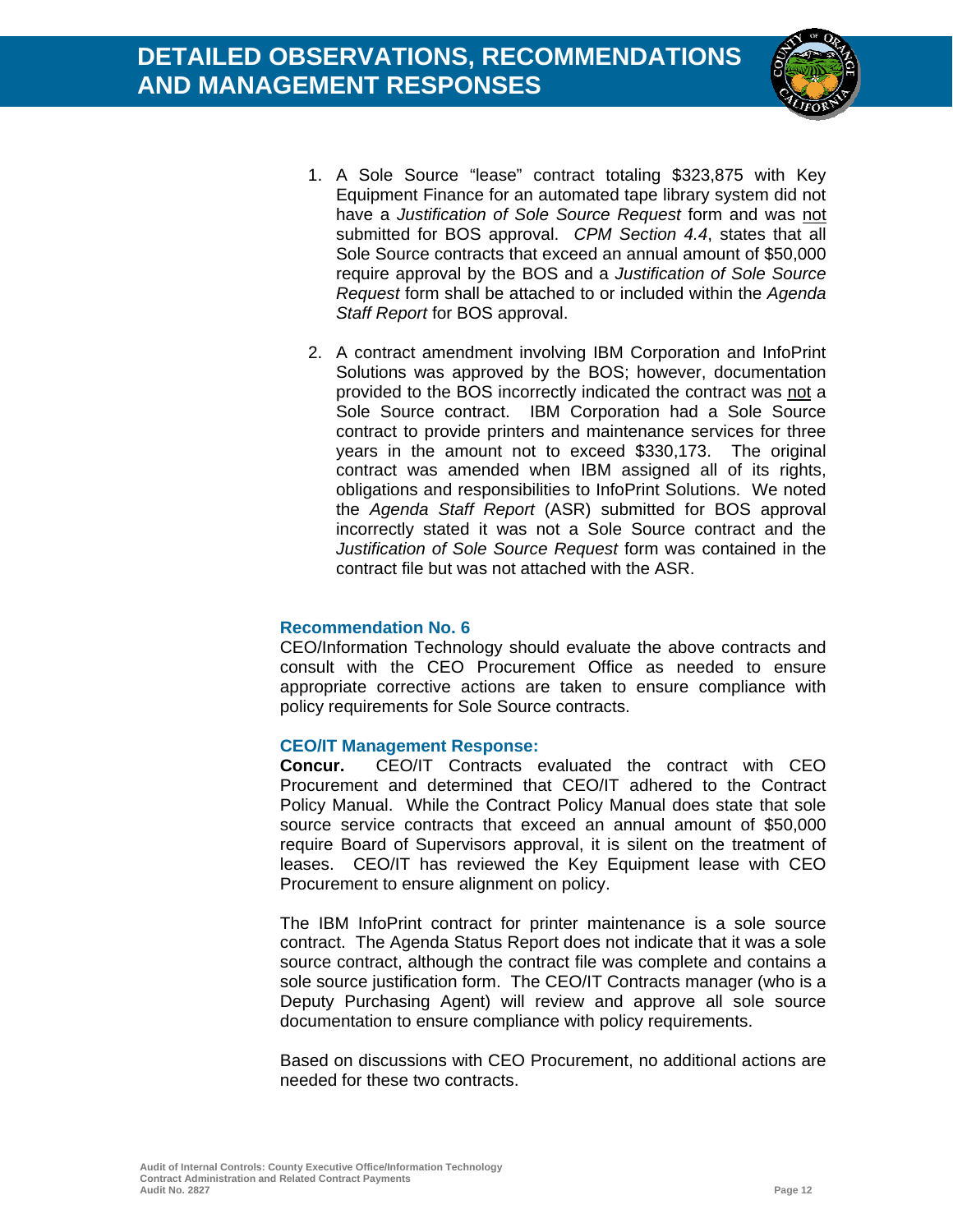

#### **Observation No. 7 – Review of Sole Source Justification Forms (Control Finding)**

The review and approval of CEO/IT Sole Source justification forms could be enhanced by requiring the Contracts Manager or a Deputy Purchasing Agent review the justification forms to ensure completeness of the forms and consistency in details providing justification to support the Sole Source request.

Sole Source justification forms used in CEO/IT contain signature lines to indicate the review, approval, and authorization of the Sole Source contract request. There are spaces for the Authorized Department/Agency's signature; a Deputy Buyer's signature; a Deputy Purchasing Agent (DPA) signature, and a CEO Buyer signature.

Our testing disclosed two instances when there was only the authorized Department/Agency signature on the form, and one instance when the authorized signer of a Sole Source request could not be identified.

Although the *Contract Policy Manual* does not require additional reviews and signatures, it is a good business practice to have Sole Source requests reviewed by contracts or purchasing to ensure completeness and consistency in providing justification to support a Sole Source request. Also, some contracts are initiated by another agency/department; therefore, maintaining a list of all authorized signers for Sole Source request for verification purpose is necessary.

#### **Recommendation No. 7**

CEO/Information Technology establish a process by which Sole Source justification requests are reviewed by contracts or purchasing. The review process should include a verification of all authorized signers of Sole Source requests and contain the reviewer's signature(s) on the Sole Source justification form.

#### **CEO/IT Management Response:**

**Concur.** The CEO/IT Contracts manager (who is a Deputy Purchasing Agent) will review and approve all sole source contract documentation to ensure compliance with policy requirements. This process was covered in internal procurement training that occurred for Office of the CIO staff in January 2009 and highlighted in a formal procurement manual that will be completed in July 2009.

#### **EFFICIENCY/EFFECTIVENESS (Audit Objective #4)**

One of our objectives was to identify where efficiencies and effectiveness can be enhanced in contract administration and payment processes in CEO/IT. Our audit noted the following observation: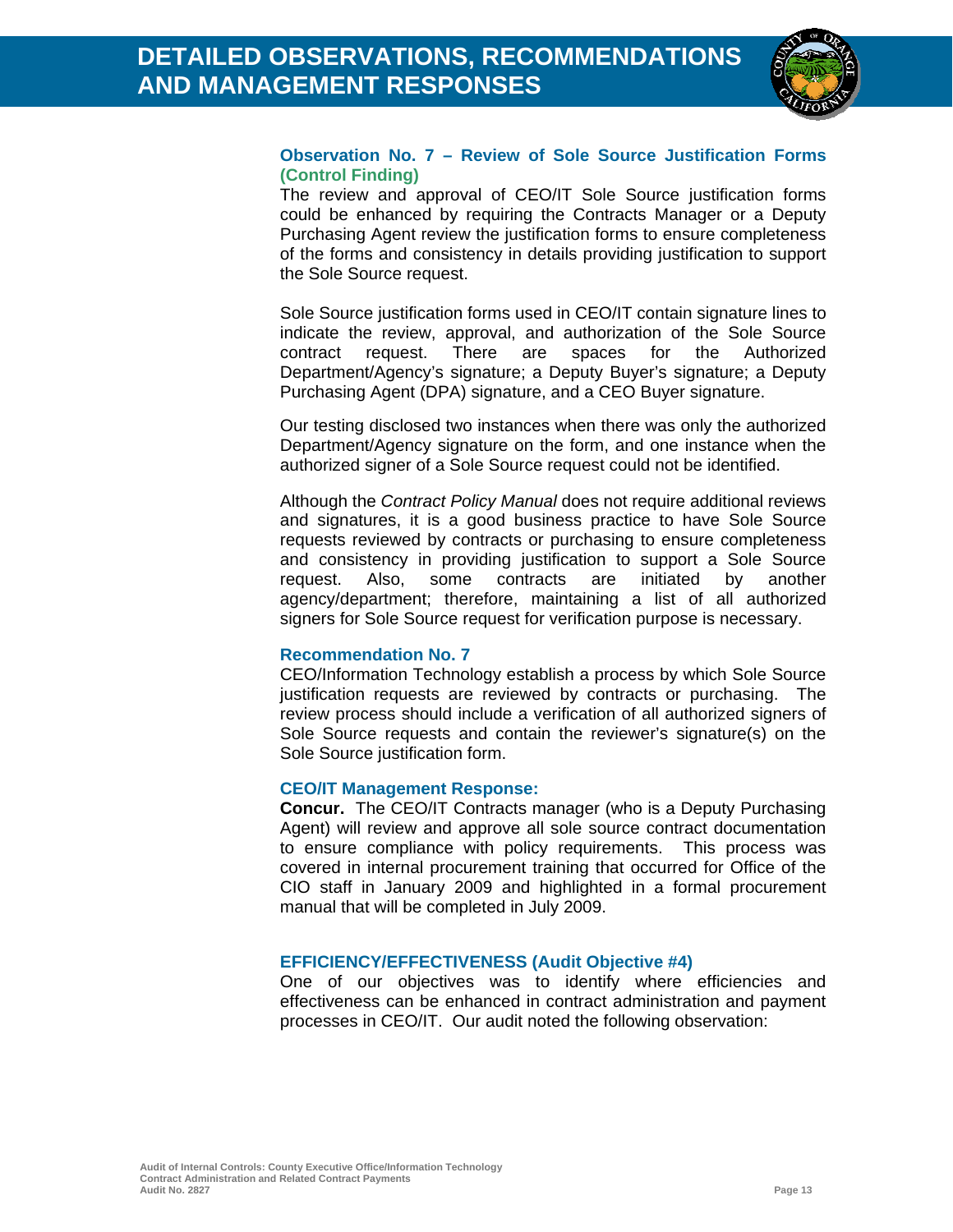

#### **Observation No. 8 – Payment Review Outside of CEO/IT Finance (Control Finding)**

We found contract invoices and payments for the IT Strategic Plan Consulting Services contract (Pacific Technologies) were not processed and approved in CEO/IT Finance. Due to a plan to transfer the responsibility for administering and monitoring of all Fund 038 contracts to the Chief Information Office (CIO), these invoices and payments were processed and approved in the CIO. However, the plan to transfer responsibility was discontinued and the Pacific Technologies contract was the only one transferred to the CIO. To ensure consistency in the invoice payment processing, these invoices should be routed to, and processed by CEO/IT Finance.

#### **Recommendation No. 8**

CEO/Information Technology evaluate transferring invoice processing responsibility for the Pacific Technologies contract to CEO/IT Finance.

#### **CEO/IT Management Response:**

**Concur.** The Pacific Technologies contract was transitioned to CEO/IT Finance. All future PTI invoices will be processed by CEO/IT Finance.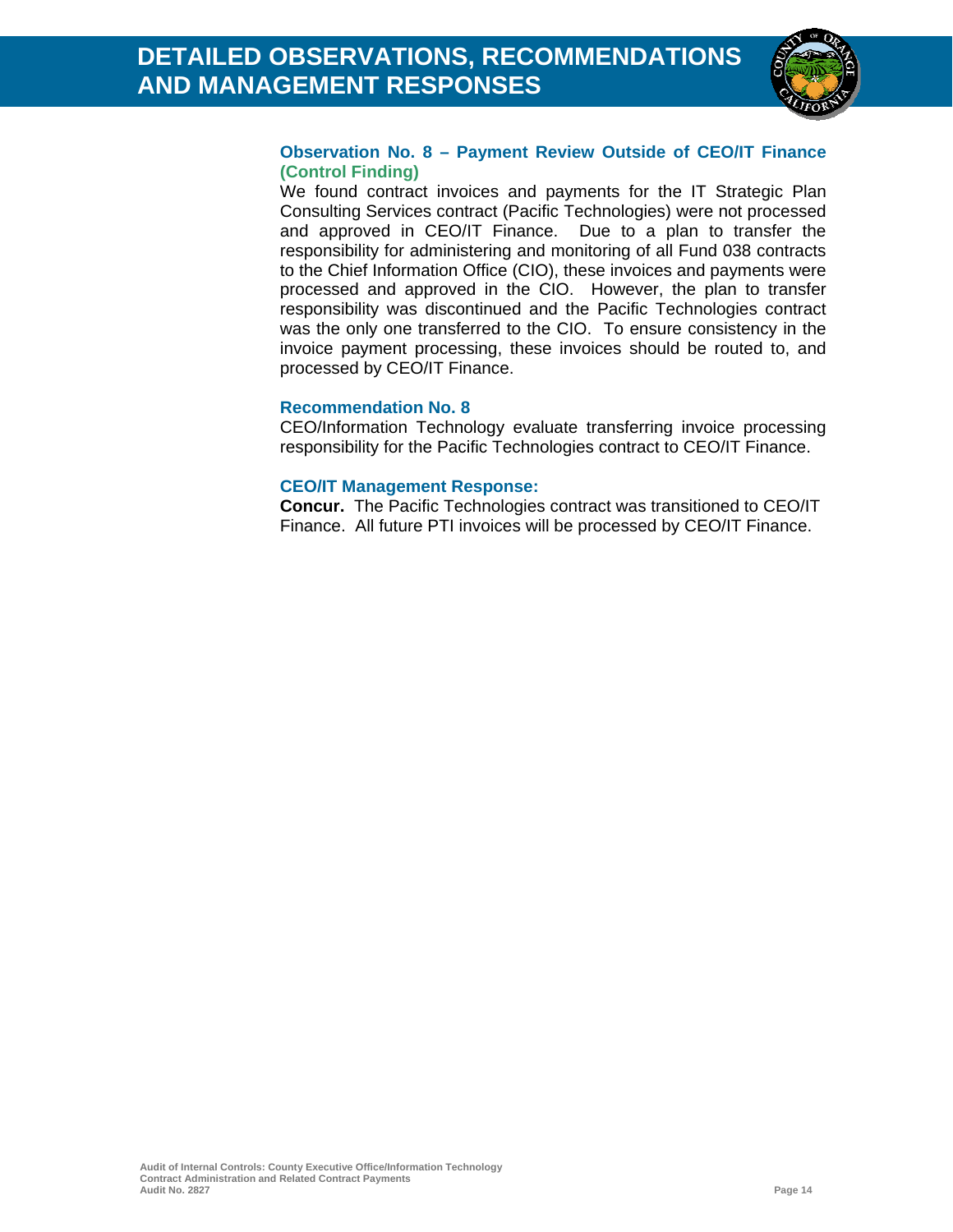

#### **ATTACHMENT A: Report Item Classifications**

For purposes of reporting our audit observations and recommendations, we will classify audit report items into three distinct categories:

#### **Material Weaknesses:**

Audit findings or a combination of Significant Issues that can result in financial liability and exposure to a department/agency and to the County as a whole. Management is expected to address "Material Weaknesses" brought to their attention immediately.

#### **Significant Issues:**

Audit findings or a combination of Control Findings that represent a significant deficiency in the design or operation of processes or internal controls. Significant Issues do not present a material exposure throughout the County. They generally will require prompt corrective actions.

#### **Control Findings:**

Audit findings concerning internal controls, compliance issues, or efficiency/effectiveness issues that require management's corrective action to implement or enhance processes and internal controls. Control Findings are expected to be addressed within our follow-up process of six months, but no later than twelve months.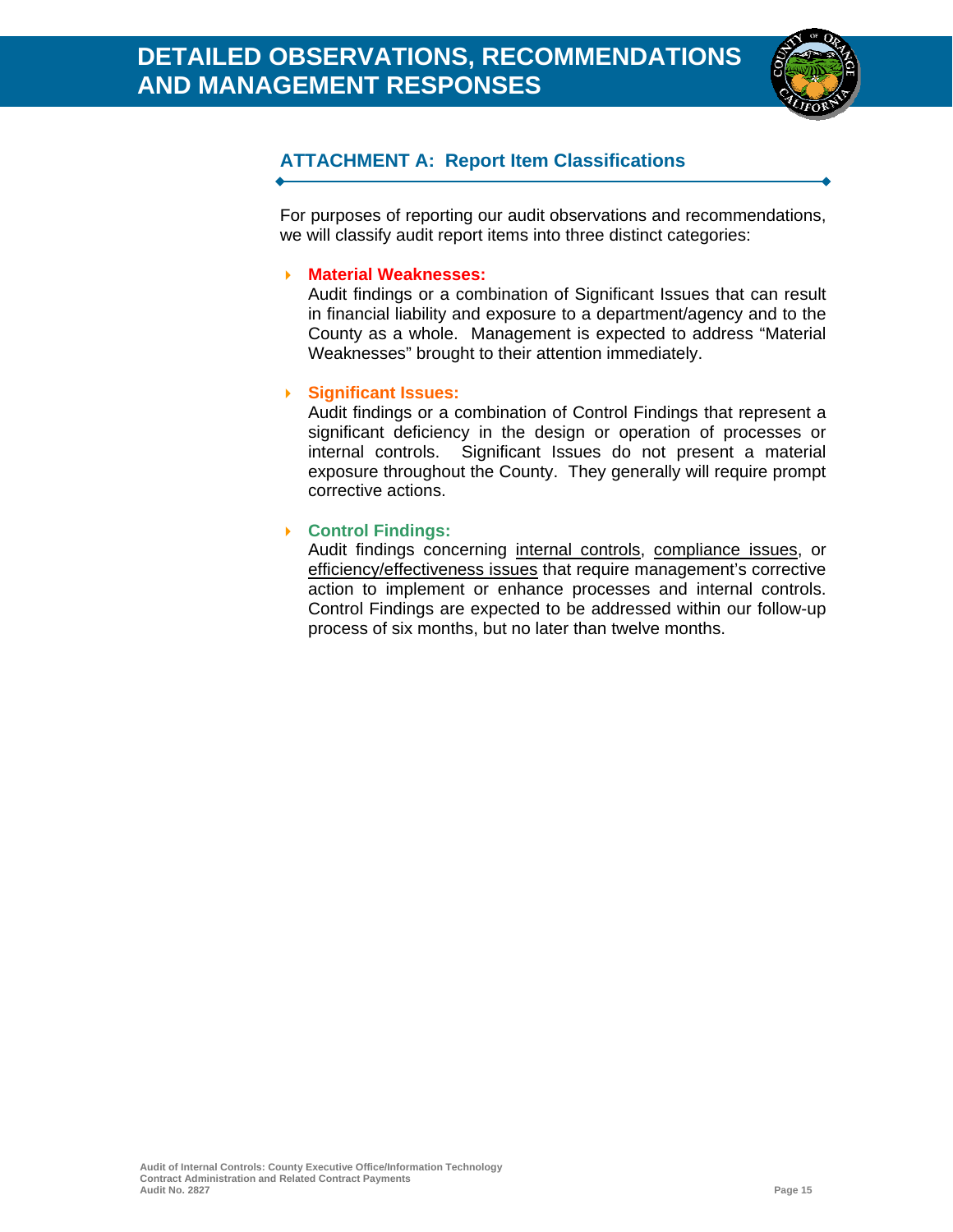## **DETAILED OBSERVATIONS, RECOMMENDATIONS AND MANAGEMENT RESPONSES**



#### **ATTACHMENT B: County Executive Office/ Information Technology Management Responses**

|                  | <b>County Executive Office</b><br>Memorandum                                                                                                                                                                                                                                                                                                                                                                                                                                                                                          |
|------------------|---------------------------------------------------------------------------------------------------------------------------------------------------------------------------------------------------------------------------------------------------------------------------------------------------------------------------------------------------------------------------------------------------------------------------------------------------------------------------------------------------------------------------------------|
| February 4, 2009 |                                                                                                                                                                                                                                                                                                                                                                                                                                                                                                                                       |
| To:              | Dr. Peter Hughes, Director Internal Audit Department                                                                                                                                                                                                                                                                                                                                                                                                                                                                                  |
| From:            | Satish Ajmani, Deputy CEO and Chief Information Officer Satish And                                                                                                                                                                                                                                                                                                                                                                                                                                                                    |
| Subject:         | Responses to Draft Report of Internal Audit Findings Dated December 4, 2008                                                                                                                                                                                                                                                                                                                                                                                                                                                           |
| No. 2827).       | <b>CONTRACT ADMINISTRATION (Audit Objective #1)</b>                                                                                                                                                                                                                                                                                                                                                                                                                                                                                   |
|                  | Response to Observation No.1 - Contract Monitoring for Expiration or Renewal<br>Concur. A process for contract renewal has been documented. This process was covered in<br>internal procurement training held for Office of the CIO staff in January 2009. A schedule will<br>be published for Office of the CIO staff that highlights pending contract renewals for the current<br>fiscal year. This will assist in providing the appropriate level of visibility and planning. This<br>schedule will be finalized in February 2009. |
|                  | The renewal process will be highlighted in a CEO/IT procurement manual that is in progress<br>and will be completed in July 2009.                                                                                                                                                                                                                                                                                                                                                                                                     |
|                  | <u>Response to Observation No.2 – Verification of Delivered Items</u><br>Concur. A process has been implemented to confirm receipt and verification of commodity<br>purchases at the Data Center prior to CEO IT/Finance payment. This process has been added to<br>the CEO/IT Finance processes and procedure binder and all relevant staff have been trained.                                                                                                                                                                       |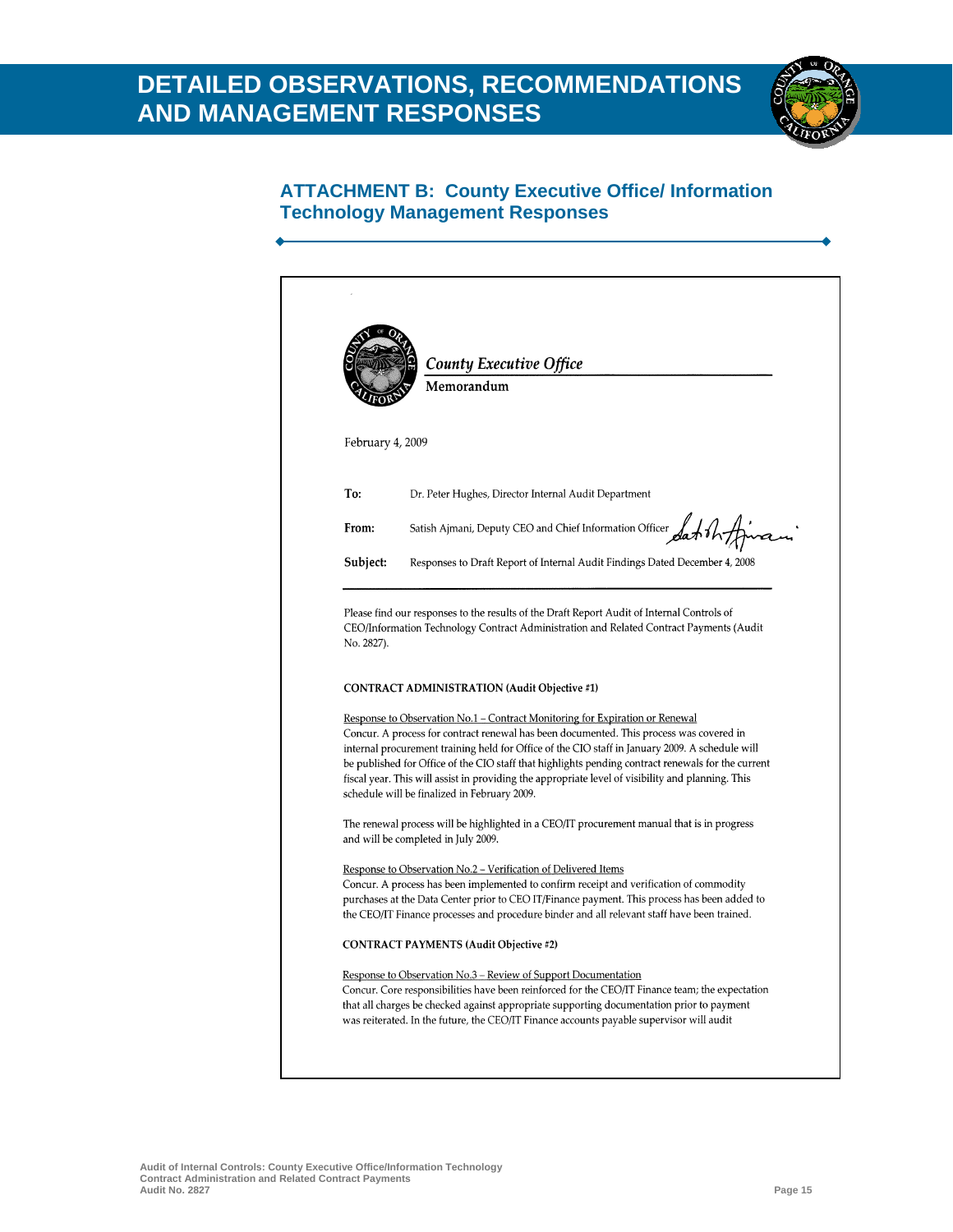

#### **ATTACHMENT B: County Executive Office/ Information Technology Management Responses (continued)**

| payment records before authorizing invoice payment. Additionally, the administrative manager<br>will review payment records before final approval.<br>Specifically regarding the issue found with InfoPrint Solutions, CEO/IT Finance has received<br>the necessary usage meter supporting data to validate invoices before payment processing.<br>The County notified ACS in writing of anomalies against its contractual obligations to provide<br>detailed supporting documentation for all services rendered, by ACS itself or by designated<br>third-party suppliers. ACS will rectify this issue and the appropriate supporting documentation<br>will be provided as of the February 2009 invoice.<br>Response to Observation No.4 - CEO/IT Authorization Signature List<br>Concur. The departmental Authorized Signature List has been updated; three employees were<br>removed from the list. CEO/IT Finance has implemented an employee entrance / exit check list<br>for both the CEO/IT Finance and CEO/IT Contracts team. This checklist is included in the<br>formal CEO/IT Finance processes and procedure binder and all relevant staff have been<br>educated on its use.<br><u> Response to Observation No.5 – Accuracy of Contract Payment Records</u><br>Concur. The SBC-CalNet contract balance has been updated to reflect the current and complete<br>price agreement. The CEO/IT Finance accounts payable supervisor will audit payment records<br>before authorizing invoice payment. Additionally, the administrative manager will review the<br>payment record before final approval.<br><b>SOLE SOURCE CONTRACTS (Audit Objective #3)</b><br>Response to Observation No.6 - Board Approval of Sole Source Contracts<br>Concur. CEO/IT Contracts evaluated the contract and with CEO Procurement and determined<br>that CEO/IT adhered to the Contract Policy Manual. While the Contract Policy Manual does<br>state that sole source service contracts that exceed an annual amount of \$50,000 require Board of<br>Supervisors approval, it is silent on the treatment of leases. CEO/IT has reviewed the Key<br>Equipment lease with CEO Procurement to ensure alignment on policy.<br>The IBM InfoPrint contract for printer maintenance is a sole source contract. The Agenda Status<br>Report does not indicate that it was a sole source contract, although the contract file was<br>complete and contains a sole source justification form. The CEO/IT Contracts manager (who is<br>a Deputy Purchasing Agent) will review and approve all sole source contract documentation to<br>ensure compliance with policy requirements.<br>Based on discussions with CEO Procurement, no additional actions are needed for these two<br>items. | 2/4/2009 | Draft Report of Internal Audit Findings Dated December 4, 2008 |
|-------------------------------------------------------------------------------------------------------------------------------------------------------------------------------------------------------------------------------------------------------------------------------------------------------------------------------------------------------------------------------------------------------------------------------------------------------------------------------------------------------------------------------------------------------------------------------------------------------------------------------------------------------------------------------------------------------------------------------------------------------------------------------------------------------------------------------------------------------------------------------------------------------------------------------------------------------------------------------------------------------------------------------------------------------------------------------------------------------------------------------------------------------------------------------------------------------------------------------------------------------------------------------------------------------------------------------------------------------------------------------------------------------------------------------------------------------------------------------------------------------------------------------------------------------------------------------------------------------------------------------------------------------------------------------------------------------------------------------------------------------------------------------------------------------------------------------------------------------------------------------------------------------------------------------------------------------------------------------------------------------------------------------------------------------------------------------------------------------------------------------------------------------------------------------------------------------------------------------------------------------------------------------------------------------------------------------------------------------------------------------------------------------------------------------------------------------------------------------------------------------------------------------------------------------------------------------------------------------------------------------------------------------------------------------------------------------------------------------------------------------------------------|----------|----------------------------------------------------------------|
|                                                                                                                                                                                                                                                                                                                                                                                                                                                                                                                                                                                                                                                                                                                                                                                                                                                                                                                                                                                                                                                                                                                                                                                                                                                                                                                                                                                                                                                                                                                                                                                                                                                                                                                                                                                                                                                                                                                                                                                                                                                                                                                                                                                                                                                                                                                                                                                                                                                                                                                                                                                                                                                                                                                                                                         | Page 2   |                                                                |
|                                                                                                                                                                                                                                                                                                                                                                                                                                                                                                                                                                                                                                                                                                                                                                                                                                                                                                                                                                                                                                                                                                                                                                                                                                                                                                                                                                                                                                                                                                                                                                                                                                                                                                                                                                                                                                                                                                                                                                                                                                                                                                                                                                                                                                                                                                                                                                                                                                                                                                                                                                                                                                                                                                                                                                         |          |                                                                |
|                                                                                                                                                                                                                                                                                                                                                                                                                                                                                                                                                                                                                                                                                                                                                                                                                                                                                                                                                                                                                                                                                                                                                                                                                                                                                                                                                                                                                                                                                                                                                                                                                                                                                                                                                                                                                                                                                                                                                                                                                                                                                                                                                                                                                                                                                                                                                                                                                                                                                                                                                                                                                                                                                                                                                                         |          |                                                                |
|                                                                                                                                                                                                                                                                                                                                                                                                                                                                                                                                                                                                                                                                                                                                                                                                                                                                                                                                                                                                                                                                                                                                                                                                                                                                                                                                                                                                                                                                                                                                                                                                                                                                                                                                                                                                                                                                                                                                                                                                                                                                                                                                                                                                                                                                                                                                                                                                                                                                                                                                                                                                                                                                                                                                                                         |          |                                                                |
|                                                                                                                                                                                                                                                                                                                                                                                                                                                                                                                                                                                                                                                                                                                                                                                                                                                                                                                                                                                                                                                                                                                                                                                                                                                                                                                                                                                                                                                                                                                                                                                                                                                                                                                                                                                                                                                                                                                                                                                                                                                                                                                                                                                                                                                                                                                                                                                                                                                                                                                                                                                                                                                                                                                                                                         |          |                                                                |
|                                                                                                                                                                                                                                                                                                                                                                                                                                                                                                                                                                                                                                                                                                                                                                                                                                                                                                                                                                                                                                                                                                                                                                                                                                                                                                                                                                                                                                                                                                                                                                                                                                                                                                                                                                                                                                                                                                                                                                                                                                                                                                                                                                                                                                                                                                                                                                                                                                                                                                                                                                                                                                                                                                                                                                         |          |                                                                |
|                                                                                                                                                                                                                                                                                                                                                                                                                                                                                                                                                                                                                                                                                                                                                                                                                                                                                                                                                                                                                                                                                                                                                                                                                                                                                                                                                                                                                                                                                                                                                                                                                                                                                                                                                                                                                                                                                                                                                                                                                                                                                                                                                                                                                                                                                                                                                                                                                                                                                                                                                                                                                                                                                                                                                                         |          |                                                                |
|                                                                                                                                                                                                                                                                                                                                                                                                                                                                                                                                                                                                                                                                                                                                                                                                                                                                                                                                                                                                                                                                                                                                                                                                                                                                                                                                                                                                                                                                                                                                                                                                                                                                                                                                                                                                                                                                                                                                                                                                                                                                                                                                                                                                                                                                                                                                                                                                                                                                                                                                                                                                                                                                                                                                                                         |          |                                                                |
|                                                                                                                                                                                                                                                                                                                                                                                                                                                                                                                                                                                                                                                                                                                                                                                                                                                                                                                                                                                                                                                                                                                                                                                                                                                                                                                                                                                                                                                                                                                                                                                                                                                                                                                                                                                                                                                                                                                                                                                                                                                                                                                                                                                                                                                                                                                                                                                                                                                                                                                                                                                                                                                                                                                                                                         |          |                                                                |
|                                                                                                                                                                                                                                                                                                                                                                                                                                                                                                                                                                                                                                                                                                                                                                                                                                                                                                                                                                                                                                                                                                                                                                                                                                                                                                                                                                                                                                                                                                                                                                                                                                                                                                                                                                                                                                                                                                                                                                                                                                                                                                                                                                                                                                                                                                                                                                                                                                                                                                                                                                                                                                                                                                                                                                         |          |                                                                |